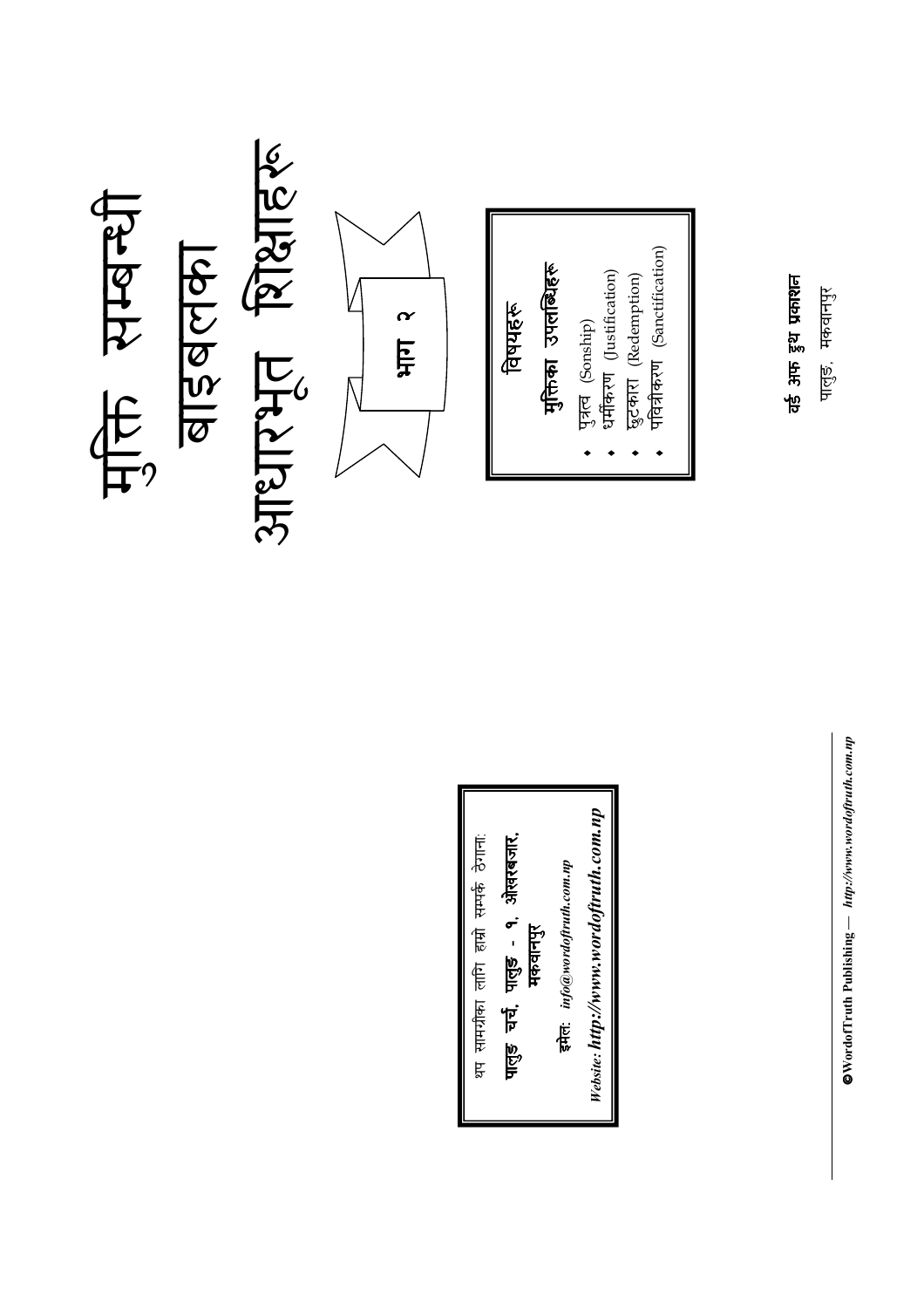## BASIC DOCTRINAL WORKSHEETS FOR NEW BELIEVERS -PART II

By George W. Zeller

Translated into Nepali by Pradesh Shrestha

यो अध्ययनमाला तयार गरिँदा बाइबलका स्वण्डहरू ट्रिनिटेरियन बाइबल<br>सोसाइटीद्वारा प्रकाशित **पवित्र बाइबल (२०११)** लाई आधार बनाइरफो हुँदा<br>पवित्र शास्त्रको उक्त अनुवादलाई नै प्रयोग गरियो भने पाठकलाई सहज  $\frac{1}{\sqrt{2}}$ 

Published by Wordoftruth Publishing (2013)

Web: http://www.wordoftruth.com.np E-mail: info@wordoftruth.com.np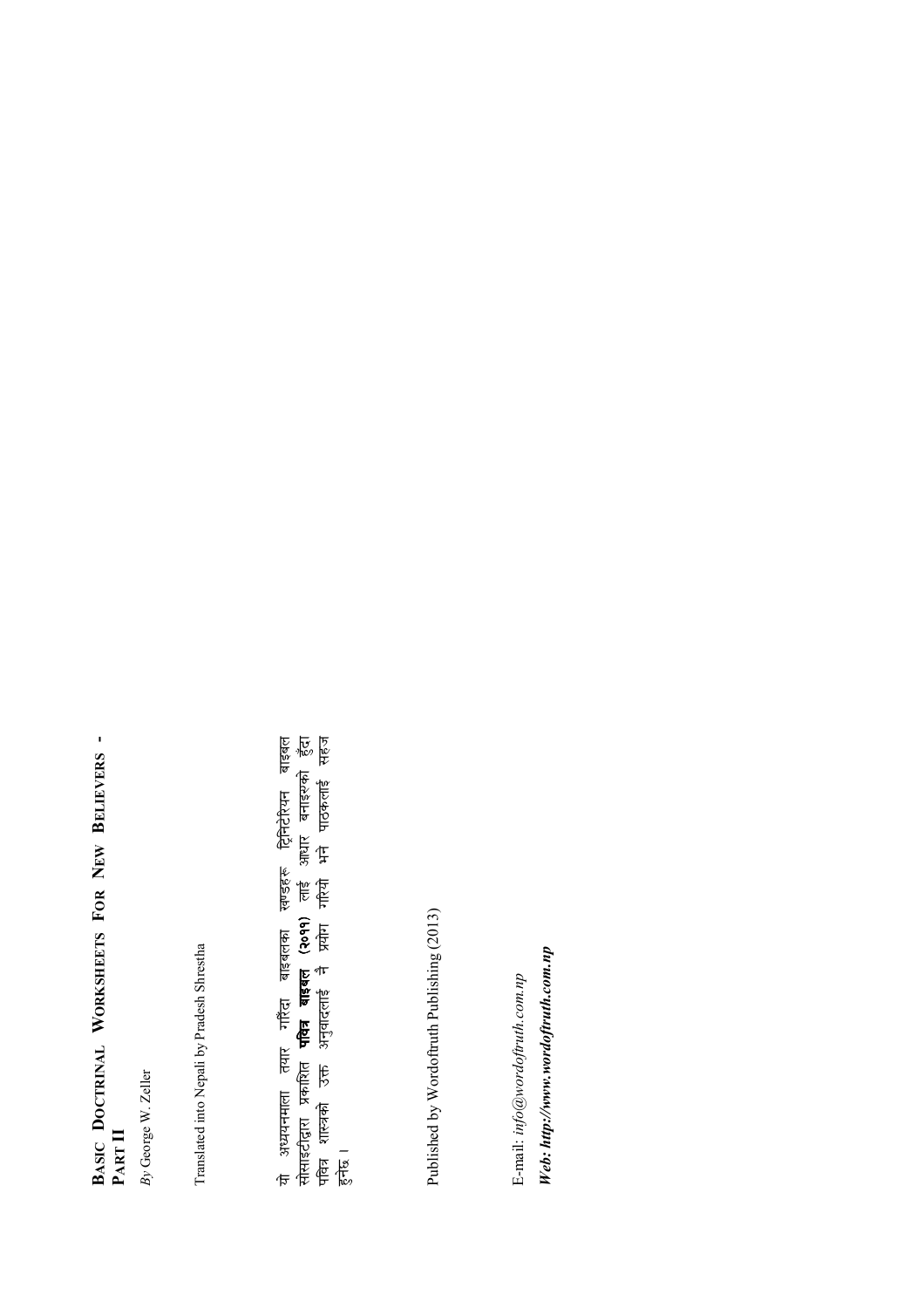|                                                                                 | माक्तका उपलब्धिहरू                    | १) पुत्रत्व: मुक्ति पारुकै घडीमा म परमेश्वरको | सन्तान बनाइरुको हुँ                                | (यूहचा १.१२; १ यूहचा ३:१-२) | १ यूहत्रा ३:१० बाट हामी सिक्छौ, मानिसहरू दुईटा समूहमा विभाजित छन्: (१)<br>का सन्तान ।<br>का सन्तान र (२) | यूहत्रा ३.१२ र उत्पत्ति ४.१-८ पदनुहोस् ।  कपिन परमेश्वरका सन्तान थिरु कि<br>शैतानका ? | यूहत्रा ट मा प्रभु पेशू फरिसी भनिने यहूदी धर्मगुरुहरूसित कुरा गर्दैहुनुहुन्थ्यो ।<br>3007<br>ピ<br>रेला है।<br>$\frac{1}{\sqrt{2}}$<br>$\frac{1}{6}$<br>उहाँलाई<br>मानिसहरूले<br>₽ | $\frac{\overline{a}}{\overline{b}}$<br>के येशूलाई घृणा गर्ने<br>। यी मानिसहरूले आफ्नो आसिक<br>$\overline{a}$<br>कसलाई ठान्दथे (पद ४१) ? | । प्रभु पेशूको<br>$(45 - 88)$ 5<br>विस्<br>बी<br>मान्छेका बाबु परमेश्वर हुनु सम्भव छ (पद ४२) ?<br>वास्तवमा<br>$\frac{\sigma}{\sigma}$<br>तिनीहरूका<br>अनुसार | । प्रभु येशूका मुखका सत्य वचनहरूलाई के ती<br>। परमेश्वरको<br>फरिसीहरूले विश्वास गरे (पद ४१) ? | वचन सुन्न नमान्ने र विश्वास नगनेंहरू के सॉच्ची नै परमेश्वरका सन्तान हुन सक्छन्<br>खीष्ट्रले<br>। फरिसीहरूले परमेश्वरको वचनलाई किन<br>(68)<br>गरेनन्<br>विश्वास<br>$\overline{\mathsf{h}}$<br>चाहेनन्<br>(6880)<br>$\overline{\mathcal{F}}$ | उनीहरूलाई बताइरहनुभरुका कुराहरू सुनेर के फरिसीहरू खुसी थिरु (१९) ?<br>के तिनीहरूले खीष्टलाई मार्न सके ? | । परमेश्वरको सन्तान बन्न चाहने व्यक्तिले के गर्नुपर्छ<br>रुफेसी २:१-३ अनुसार, के हामी शारीरिक जन्मद्वारा परमेश्वरका सन्तान बनेका<br>(यूहन्ना १:१२) ?<br>~<br>板                         | तसर्थ, परमेश्वरको सन्तान बन्न तपाई नयाँ गरी जन्मनु आवश्यक छ (यूहन्ना १:१३ र<br>मुक्ति पारुके घडीमा विश्वास गर्ने जन परमेश्वरको परिवारको |
|---------------------------------------------------------------------------------|---------------------------------------|-----------------------------------------------|----------------------------------------------------|-----------------------------|----------------------------------------------------------------------------------------------------------|---------------------------------------------------------------------------------------|-----------------------------------------------------------------------------------------------------------------------------------------------------------------------------------|-----------------------------------------------------------------------------------------------------------------------------------------|--------------------------------------------------------------------------------------------------------------------------------------------------------------|-----------------------------------------------------------------------------------------------|--------------------------------------------------------------------------------------------------------------------------------------------------------------------------------------------------------------------------------------------|---------------------------------------------------------------------------------------------------------|----------------------------------------------------------------------------------------------------------------------------------------------------------------------------------------|-----------------------------------------------------------------------------------------------------------------------------------------|
| संसारमा खीष्टको प्रतिनिधित्व गर्ने क्रममा रुक विश्वासीको सबै मानिसहरूप्रति केही | हुनुपर्छ (प्रेरित १:८) ।              | हुनुपर्छ (२ कोरिन्थी ५:२०) ।                  |                                                    | बनाउनुपर्छ (मत्ती २८:१९) ।  | . है चम्कनुपर्छ (फिलिप्पी २:१५;                                                                          | (गलाती<br>गर्नुपर्छ।                                                                  | 8:4:9<br>साथ चल्नुपर्छ (कलस्सी                                                                                                                                                    | भई हिंड्नुपर्छ                                                                                                                          | गर्नुपर्छ (१ तिमोथी २:१) ।                                                                                                                                   | 92:95;<br>मा बस्नुपर्छ (रोमी                                                                  | तीतस ३:२ मा  पनि हेर्नुहोस् जहाँ<br>शब्दार्थः<br>गर्नुपर्छ (१ पत्रुस २:१७ -- '                                                                                                                                                             | साक्षी)<br>(गवाही,                                                                                      | ৰ দিশ<br>বি<br>होस् (२ कोरिन्थी                                                                                                                                                        |                                                                                                                                         |
| जिम्मेवारीहरू छन्                                                               | ऊ सबै मानिसहरूका सामु रुक<br>$\sigma$ | ऊ स्रीष्ट्रको निम्ति स्पर्क<br>$\dot{\alpha}$ | उसले सबै मानिसहरूलाई<br>गर्नुपर्छ (मर्कूस १६:११) । | उसले सबै जातिहरूलाई<br>نح   | ऊ सबै मानिसहरूका सामु रुक<br>तुलना गर्नुहोस् मत्ती १:१६) ।<br>.<br>Jy                                    | ६.१०; १ थेरसलोनिकी ५:११) ।<br>उसले सबै मानिसहरूलाई<br>نما                             | कोरिन्थी ९:१९-२३; १०:३२) ।<br>ऊ सबै मानिसहरूसँग<br>.<br>چ                                                                                                                         | थेस्सलोनिकी ४:१२; तुलना गर्नुहोस्, रोमी १२:१७) ।<br>ऊ सबै मानिसहरूतर्फ<br>.<br>نا                                                       | उसले सबै मानिसहरूका निम्ति<br>$\mathbf{v}^2$                                                                                                                 | १०. ऊ सबै मानिसहरूसँग<br>हिब्रु १२:१४) ।                                                      | हामीले कसैको बदनाम गर्नुहुन्न भनी लेखिरुको छ)।<br>"अदिर गर्नु"= उचित सम्मान दिन् ।<br>उसले सबै मानिसहरूलाई<br>$\vec{e}$                                                                                                                    | पारुको हुनुपर्छ (१ तिमोथी ३:७; ३ यूहत्रा १२) ।<br>१२. उसले सबै मानिसहरूका सामु रुक असल                  | र्मुक्ति (हिब्रू २:३) को निम्ति तपाई पहिलेभन्दा अहिले अन्द्र आभारी बन्नुभ<br>मुक्ति सम्बन्धी हाम्रो अध्ययन यहाँ पूरा भरण्को छ हाम्रो<br>को निमित<br>उहाँको<br>परमेश्वरलाई<br>। क्रिड़े | $1 - 166.8$                                                                                                                             |

 $\frac{8}{3}$ 

बाइबलका आधारभूत शिक्षाहरू - भाग २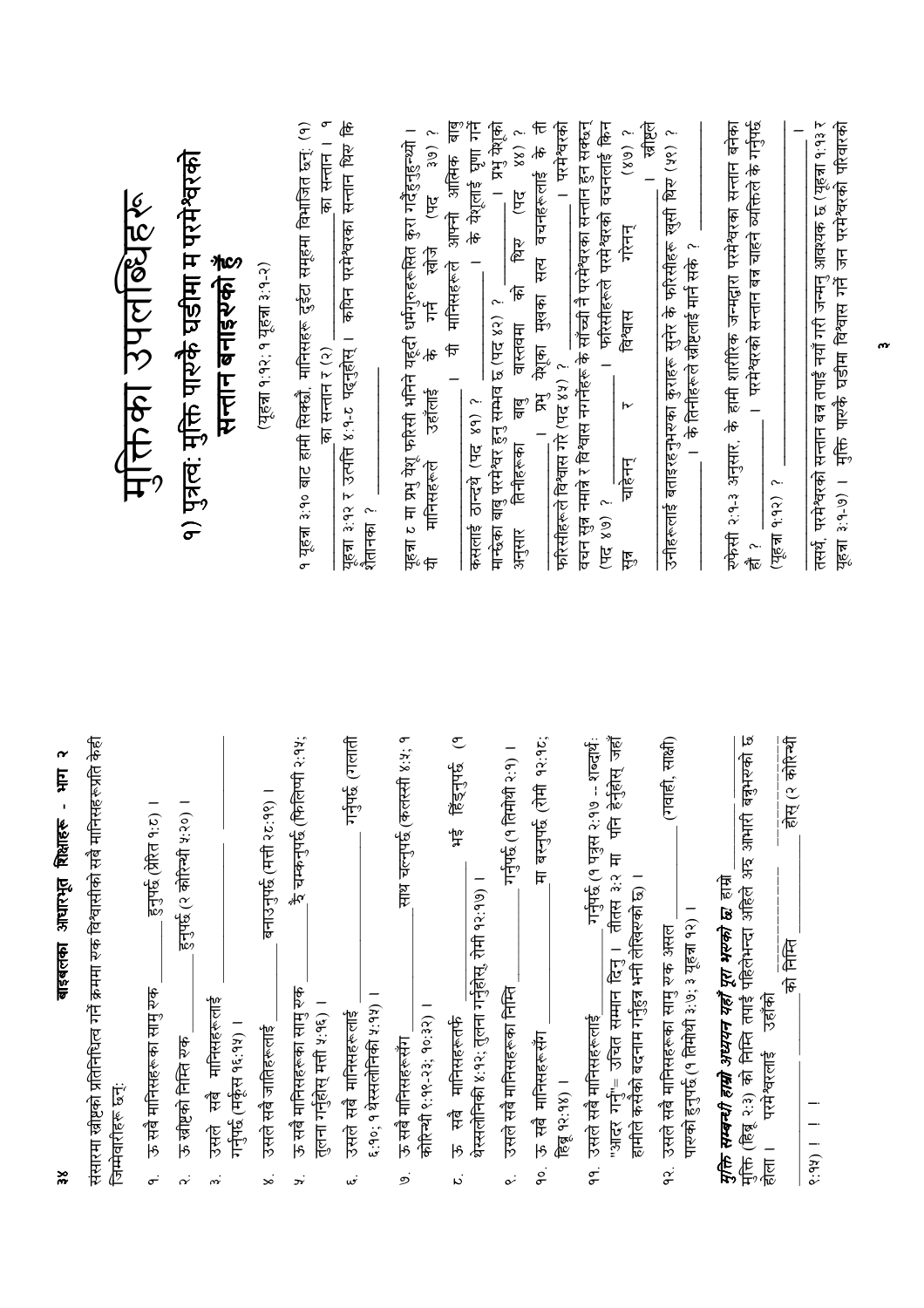| م<br>Ę<br>$\blacksquare$<br>बाइबलका आधारभूत शिक्षाहरू                                                                                                                                                                                                                                                               | $\frac{m}{2}$<br>मुक्तिका उपलब्धिहरू पवित्रीकरण                                                                                                                                                                                                                                                                                                    |
|---------------------------------------------------------------------------------------------------------------------------------------------------------------------------------------------------------------------------------------------------------------------------------------------------------------------|----------------------------------------------------------------------------------------------------------------------------------------------------------------------------------------------------------------------------------------------------------------------------------------------------------------------------------------------------|
| ान्ध शुरु हुन्छ<br>1 "हे अब्बा,<br>_" भन्दै परमेश्वरलाई पुकानं सक्छ (रोमी ट:१५-१६ र गलाती<br>उसले<br>सदस्य बन्दछ । तब परमेश्वरसित उसको रुउटा आशिषपूर्ण सम्ब<br>सम्बन्ध त्यसमन्दा अघि बिलकुलै थिरुन। अब<br>ान<br>जि                                                                                                  | अबदेखि उसी आफू संसारको<br>होइन भन्ने कुरामा के तपाई धन्यवादी हुनुहुन्छ?<br>धन्यवादी छ (१ कोरिन्थी १:१८)?                                                                                                                                                                                                                                           |
| बाबुकहाँ आरण "बाबा" भन्नु जस्तै हो ।  परमेश्वरसँग यस्तो घनिष्ट सम्बन्धमा रहेर<br>कुनै सानी नानीले आफ्नो<br>$48:35$ )?<br>(मकूस<br>"अब्बा" को माने "पिता" हो।<br>हुनुहुन्थ्यो<br>ি<br>व्यक्ति<br>हिंदन<br>४.६ हेर्नुहोस्) ।<br>मिरनर                                                                                 | येशू पापीहरू र दुष्टहरूसँग बसेर खाना खानुभयो र<br>$98:2,4)$ ?<br>।   के पेशूले कुनैबेला पापीहरूलाई आफूलाई छुन दिनुभयी<br>।  के येशू दुष्ट मानिसहरूसँगै क्रूसमा<br>$($ ्लूका ५:३०-३१; १५:१-२;<br>गर्नुभयो<br>के कुनै समयमा प्रभु<br>तिनीहरूसँग सम्पर्क<br>$(6.8 - 6.6 - 8.6)$                                                                       |
| रुफेसी ६.१ र कलस्सी ३:२० अनुसार, आफ्ना बाबुआमाप्रति नानीहरूको रुउटा<br>त्यसैले<br>हाम्रा स्वर्गीय<br>へに<br>।  हामी परमेश्वरको सन्तान भरुका हुनाले<br>$\frac{1}{6}$<br>ितमेवारी<br><b>PSP</b><br>《志<br>ह<br>怎<br>छ। स्वारी छि<br>PRIVIC                                                                              | प्रश्नको उत्तर आफ्नै शब्दमा दिनुहोस्: खीष्टले किन महसूल उठाउने दुष्टहरू र<br>होइन तर उहाँ दुष्ट मानिसहरूकै निम्ति टंगाइनुभरुको हो-- हेर्नुहोस् १ पत्रुस ३.१८)<br>।  लूका ४:३०-३२ लाई ध्यान दिरुर पद्नुहोस् र फरिसीहरूले पद ३० मा सोधेका<br>_। (टिप्पणीः येशू दुष्ट मानिसहरूसँगै मात्र<br>पापीहरूसँग बसेर खाना खानुभयो?:<br>टॉगिनुभयी (लूका २३:३३)? |
| गर्नेहरू<br><b>RHALL</b><br>नानीहरूरै हिंड्नुपर्छ (हेर्नुहोस् १ पत्रुस १.१४)<br>हुनुपर्छ भनी रुफेसी ५:१ मा सिक्छौ । नानीहरू प्रायः<br>के परमेश्वरका<br>हामी प्रिय<br>信                                                                                                                                              | कुनै व्यक्ति पापीहरूसँगै भरूर पनि उनीहरूदेखि अलग हुन सक्छ?<br>के प्रभु येशू पापीहरूदेखि अलग हुनुहुन्थ्यो (हिब्रू ७:२६)?                                                                                                                                                                                                                            |
| धेरे हिसाबले<br>हाम्रो स्वर्गीय<br>बाबुआमाको<br>देखिन्छन् ।<br>पिताको देखासिकी गर्नुपर्छ ।   यसको मतलव हामी उहाँजस्तै बन्नुपर्छ:<br>नमुनालाई पछयाउँछन् ।  रूपमा तिनीहरू आफ्ना बाबुआमा जस्तै<br>उनीहरूकै देखासिकी गर्छन् ।  हामी खीष्टमा विश्वास गर्नेहरूले<br>तिनीहरू प्रायः आफ्ना बाबुआमाको हाउभाउको सिको गर्छन् र | अलग (पवित्र) जीवन बिताउनलाई हामी मुक्ति नपारुका सबै<br>मानिसहरूबाट अलग बस्नु आवश्यक छ ।<br>पापीहरूको साथमा हुनु पाप हो ।<br>ठिक कि बेठिक                                                                                                                                                                                                           |
| 信用<br>हामी पनि<br>市民<br>उसरी नै<br>जसरी उहाँ पवित्र हुनुहुन्छ,<br>उहाँ कृपालु<br>जसरी<br>$\frac{1}{67}$<br>$9.94 - 96 - 1$<br>ia<br>isi<br>प्रमुख<br>पुरु<br>$\frac{\sqrt{6}}{\sqrt{2}}$<br>$\sigma$<br>$\dot{\alpha}$                                                                                              | पापीहरूको सल्लाहमा हिंड्नु, उनीहरूको मार्गमा खडा हुनु र उनीहरूको<br><u>। (१.१७) हिंदी पाना बस्नु पाना बस्नु भारत करने ।</u>                                                                                                                                                                                                                        |
| 信用<br>रुफेसी ४:३२ -- जसरी उहाँ क्षमाशील हुनुहुन्छ, उसरी नै<br>मत्ती १:४८ -- जसरी उहाँ सिद्ध हुनुहुन्छ, उसरी नै हामी पनि<br>हन्दू<br>इन्दु<br>$\frac{1}{67}$<br>$\frac{1}{6}$<br>≫                                                                                                                                   | रुकातिर, मुक्ति नपास्काहरूको सामु हामीले भक्तिपूर्ण जीवन बिताउनुपर्छ;<br>हाम्रा घनिष्ट सार्थाहरू तथा सहयात्रीहरू चाहिं परमप्रभुको<br>व्यक्तिहरू नै हुनुपर्दछ (भजनसङ्ग्रह ११९:६३) ।<br>र उहाँका आदेश (वचन)<br>अकॉलिर,                                                                                                                               |
| १ यूहचा ३:३ -- जसरी उहाँ शुद्ध हुनुहुन्छ. उसरी नै हामी पनि<br>$\frac{1}{57460}$<br>$\frac{1}{6}$<br>$\vec{r}$                                                                                                                                                                                                       | मुक्ति नपारुकाहरूका निम्ति परमेश्वरको चाहना र इच्छा के हो (१ तिमोथी २:३-४)?<br>के हाम्रो पनि यही इच्छा हुनुपर्छ<br>।   के मुक्ति नपारुकाहरूको निम्ति<br>(तुलना गर्नुहोस्, स्फेसी ५:१)?                                                                                                                                                             |
| के गरिरहेको<br><u>१ पत्रुस २:२ र २ पत्रुस ३:१८ पढ्नुहोस् ।   परमेश्वर आफ्ना नानीहरूले</u><br>चाहनुहुन्छ ?                                                                                                                                                                                                           | हामीले प्रार्थना गर्नुपर्छ (१ तिमोथी २:९; तुलना गर्नुहोस् रोमी १०:९)?                                                                                                                                                                                                                                                                              |

 $\frac{3}{2}$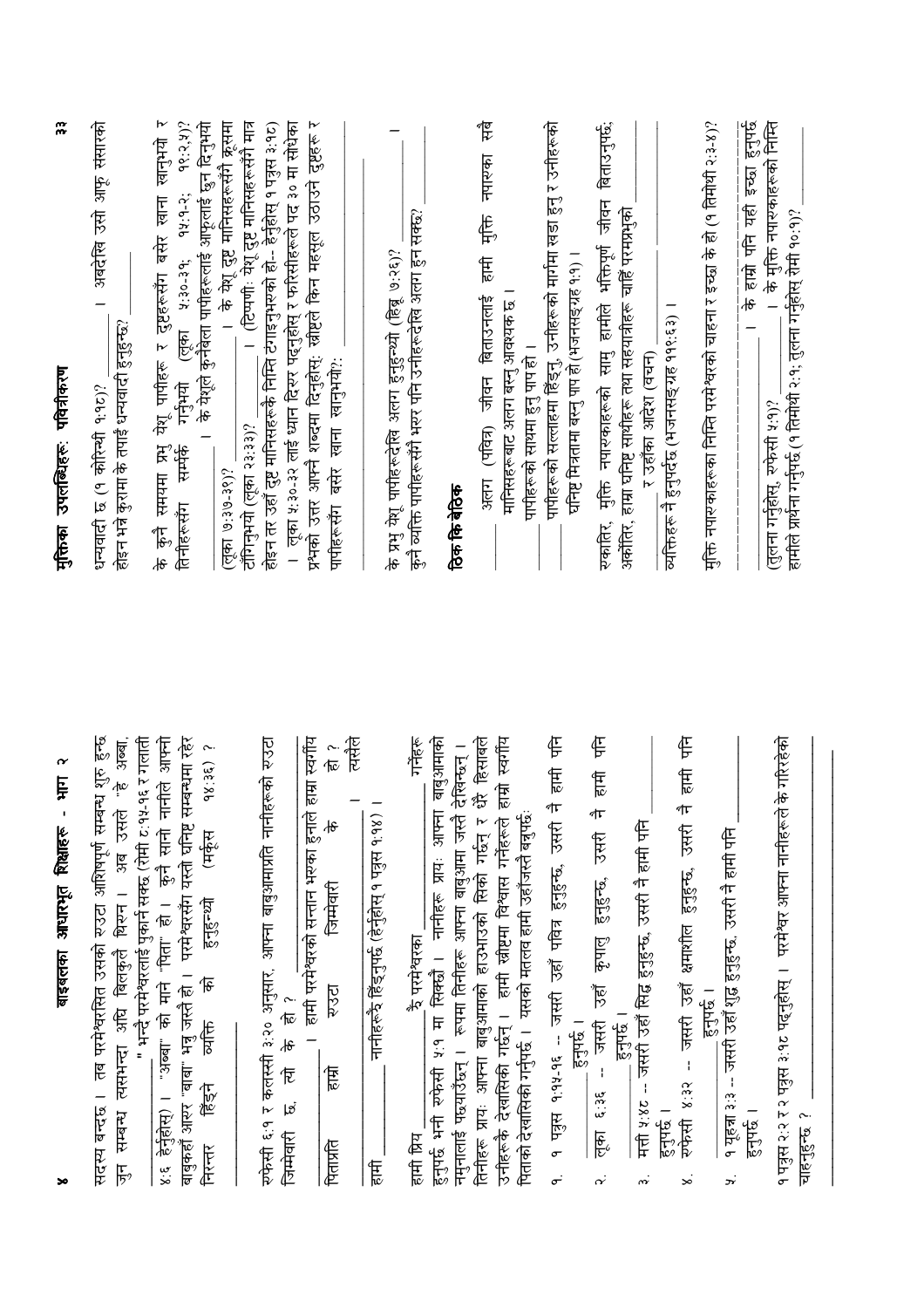| $\boldsymbol{\alpha}$<br>lit -<br>बाइबलका आधारभूत शिक्षाहरू<br>$\approx$                                                    | ァ<br>मुक्तिका उपलब्धिहरू: धर्मीकरण                                                                                                                    |
|-----------------------------------------------------------------------------------------------------------------------------|-------------------------------------------------------------------------------------------------------------------------------------------------------|
| के खीष्टले चेलाहरूलाई संसारमा<br>पठाउनुभरुको हो (पद १८)?<br>पठाउनुभयो (पद १८)?                                              | २) धर्मीकरण: मुक्ति पारुकै घडीमा म धर्मी                                                                                                              |
| ठिक कि बेठिक                                                                                                                | ठहराइको हुँ                                                                                                                                           |
| चेलाहरू संसारमा थिरु (यूहत्रा १७:११)                                                                                        | (रोमी ३:२४; १ कोरिन्थी ६:११)                                                                                                                          |
| चेलाहरू संसारका थिरु (यूहत्रा १७:१६) ।                                                                                      | $3:90)$ ?<br>凭<br>$\overline{\mathbb{F}}$<br>कतिजना मानिसहरू धर्मी<br>नजरमा<br>परमेश्वरको                                                             |
| संसारमा भरुका सबै नै संसारका हुन् ।                                                                                         | रुक मात्र धर्मी व्यक्ति को हुनुहुन्छ (१ यूहत्रा २:१                                                                                                   |
| ज्योतिहरूरै चम्कनुपर्छ (फिलिपी २:११) । <b>ठिक कि</b><br>मा छौ र हामीहरू<br>हामी परमेश्वरका सन्तानहरू टेढा र भ्रष्ट पुस्ताका | त्यसो भरु यशैया<br>हेर्नुहेर्न्छ ?<br>क्र<br>i<br>le<br>परमेश्वरका "धर्मी<br>उल्लेखित<br>र १ पत्रुस ३:१८) ?<br>$\sharp$<br>43.99                      |
| <b>AG6</b>                                                                                                                  | pv<br>18<br>कसले<br>तानि<br>अधर्मी मानिसहरूका                                                                                                         |
| कुनै स्कलास<br>फिलिप्पी २:१४-१६ अनुसार रुक विश्वासी पवित्र बन्नलाई                                                          | भोग्नुभयो (यशैया ५३:११ र १ पत्रुस ३:१८) ?                                                                                                             |
| आध्यात्मिक केन्द्रमा गई रुक्लो जीवन बिताउनुपर्छ ।                                                                           | <u> १ कोरिन्थी ६:९-११ पदनुहोस् ।   कोरिन्थका कतिपय विश्वासीहरू मुक्ति पाउनु अधि</u>                                                                   |
| दैनिक जीवनमा पवित्र बन्नलाई हामीले स्नीष्टलाई घृणा<br>पवित्र बन्नलाई हामीले सन्यास लिनुपर्छ ।                               | कस्तो किसिमको जीवन बिताउँथे भनेर बयान गर्ने दुईटा पद यस खण्डमा                                                                                        |
| गर्ने पस दृष्ट<br>संसारकै बीचमा रुक अलग र धर्मी जीवन बिताउनुपर्छ ।                                                          | पड़ीमा<br>परमेश्वरले उनीहरूका निम्ति गरिदिनुभरूको कुराको बयान कुनचाहिँ पदले गरेको<br>। तिनीहरूले मुक्ति पारुकै<br>भेइाउन्होस्                         |
| संसार<br>চি                                                                                                                 | । तिनीहरू धोइरुका र पवित्र पारिरुका मात्र थिरुनन्, तर<br>بہ<br>لگا                                                                                    |
| हाम्रो घर हो कि होइन (१ पत्रुस २:११; हिरू ११:१३)?<br>___ । हाम्रो वास्तविक घर कहाँ हो (फिलिप्पी ३:२०; तुलना गर्नुहोस्,      | आत्माद्वारा<br>परमेश्वरको<br>सान्<br>येशूको नाममा र<br>$\overline{\mathsf{F}}^2$<br>तिनीहरू                                                           |
| । यस संसारमा रहनुहुँदा<br>यहचा १४:१-३)?                                                                                     | थिरु ।  कसैलाई "धर्मी ठहराउनु" भनेको                                                                                                                  |
| प्रभु येशूले आफ्नो घर भन्न सक्ने कुनै ठाउँ थियो (लूका ९:४८)?                                                                | उसलाई "दोषरहित ठान्नु हो, अर्थात् उसलाई धर्मी भरुको मानिलिनु वा घोषणा गर्नु"<br>हो ।  रोमी ४:५ अनुसार कस्ता खालका मानिसहरूलाई परमेश्वरले धर्मी ठहराउन |
| आज परमेश्वरले संसारमा आफ्नो प्रतिनिधित्व गर्नलाई कसलाई खटाउनुभरुको छ                                                        | _ । के परमेश्वरले महसूल उठाउने रुक दुष्ट<br>सक्नुहुन्छ?                                                                                               |
| संसारमा खीष्टको<br>(२ कोरिन्थी ५:२०; प्रेरित १:८)?                                                                          | $\sim$<br>$(8b-5b.2b)$<br>(लुका<br>सक्नुहुन्छ<br>ठहराउन<br>ţ<br>व्यक्तिलाई                                                                            |
| रारून<br>प्रतिनिधित्व गर्ने क्रममा हामीले आफूलाई संसारबाट                                                                   | । के परमेश्वरले अधर्मी मानिसहरूलाई धर्मी ठहराउन                                                                                                       |
| रुकदम ध्यान दिनुपर्छ (याकूब १:२७) र यस संसारसित                                                                             | सक्नुहुन्छ (१ कोरिन्थी ६:९-११) ?                                                                                                                      |
| पृहचा २:११)<br>गर्नुहुंदेन (१<br>हुनुहुँदैन (रोमी १२:२) र संसारलाई                                                          |                                                                                                                                                       |
| हो (याकृब ४:४)<br>किनकि संसारसँग मित्रता राख्ने व्यक्ति परमेश्वरको                                                          | हुनाले<br>हामी विश्वासीहरू धर्मी ठहरिरुका<br>यो सिक्खों.<br>F<br>$\frac{1}{2}$<br>ह<br>हि                                                             |
| कुन कुरा निश्चय नै बितेर जानेछ (१ यूहत्रा २:१७)?                                                                            | यसको<br>भरण्को छ।<br>सित हाम्रो                                                                                                                       |
| ।  कुन कुरा सदार्सवदा रहनेछ (१ यूहत्रा २:१७)?                                                                               | मतलब हामी अबदेखि उसो परमेश्वरका शत्रु होइनौ ।  रोमी ४:१० अनुसार मुक्ति<br>थियौं ।<br>पाउन अघि हामी परमेश्वरका                                         |
| $\frac{1}{6}$<br>। के संसारल<br>परमेश्वर र उहाँको वचनलाई विचार गर्न रूचाउँछ?                                                |                                                                                                                                                       |
| आफ्ना निर्णयहरू र योजनाहरूमा परमेश्वरलाई ठाउँ दिन संसारले समय दिन्छ?                                                        | हामी आफै धर्मी छैनौ, तर प्रभु येशू खीष्टमाथि विश्वास गरेको कारण परमेश्वरले                                                                            |
| के संसारले प्रार्थनामा समय खर्च गर्न रूचाउँछ?                                                                               | हामीलाई खीष्टमा धर्मी देरूनुहुन्छ ।  हामी धर्मी छौ किनकि हामी परमेश्वरको धर्मी                                                                        |
| रूचाउँछ?<br>के संसार ख्रीष्टको चर्चा गर्न                                                                                   | ts<br>पुत्रभित्र छौ ।   १ कोरिन्थी १:३० -- "तर उहाँद्वारा नै तिमीहरू खीष्ट येशु                                                                       |
| निम्नि संसार<br>। के कलवरीमा सम्पन्न भरूको घटनाको                                                                           | पवित्रता र छुटकारा<br>जी परमेश्वरपट्टिबाट हाम्रा निम्ति बुद्धि                                                                                        |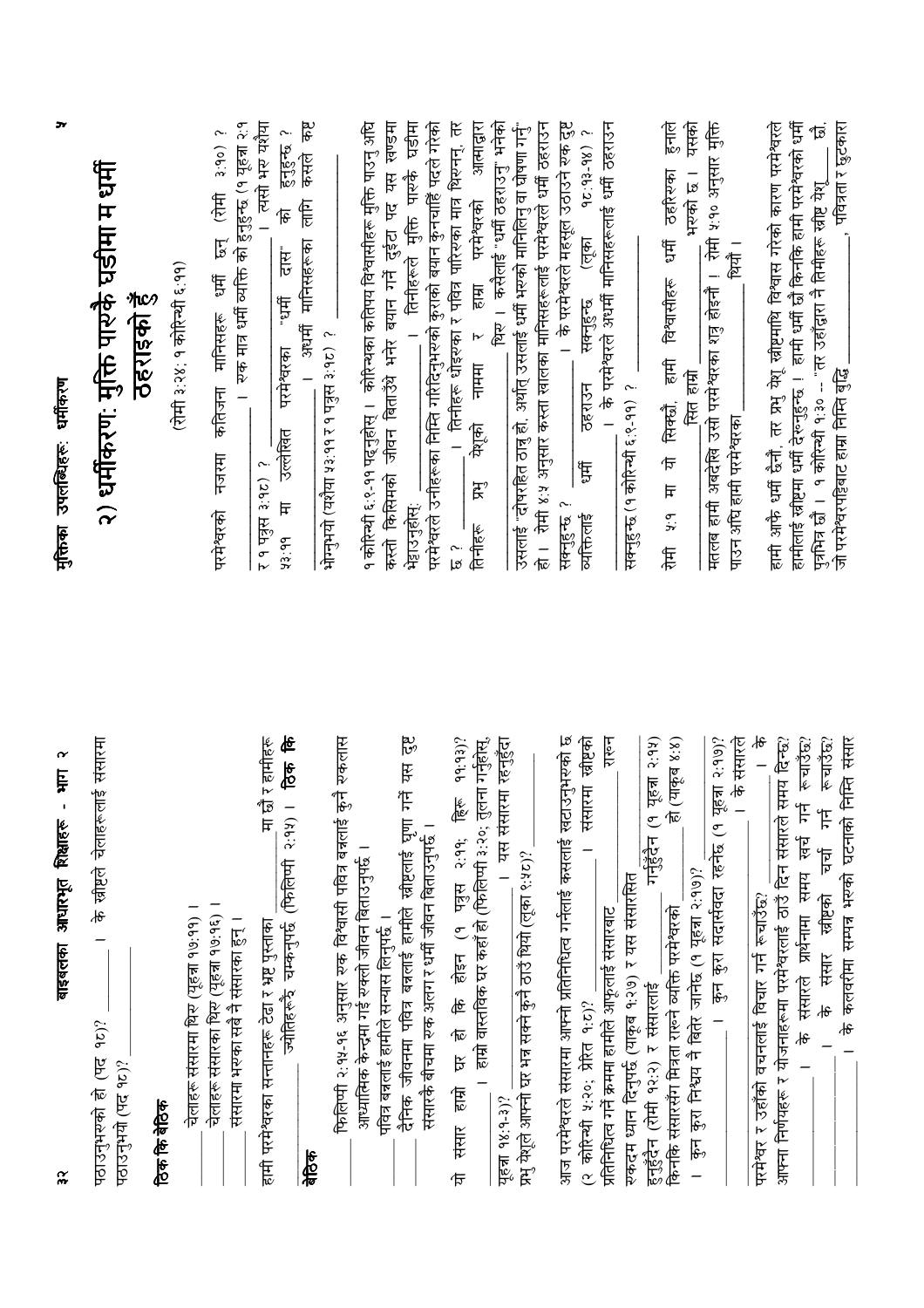| $\boldsymbol{\alpha}$<br>Ę<br>÷,<br>बाइबलका आधारभूत शिक्षाहरू<br>w                                                                                                                                                                                                                                                                                                                          | $\tilde{r}$<br>मुक्तिका उपलब्धिहरू पवित्रीकरण                                                                                                                                                                                                                                                                                                                                                              |
|---------------------------------------------------------------------------------------------------------------------------------------------------------------------------------------------------------------------------------------------------------------------------------------------------------------------------------------------------------------------------------------------|------------------------------------------------------------------------------------------------------------------------------------------------------------------------------------------------------------------------------------------------------------------------------------------------------------------------------------------------------------------------------------------------------------|
| ठहरिनुभरुको छ । " परमेश्वरले हामीलाई उहाँको पुत्रमा देरूनुहुने भरुको हुनाले<br>हामी परमेश्वरका<br>हामी धर्मी छौ । २ कोरिन्थी ५:२१ -- किनकि                                                                                                                                                                                                                                                  | (90<br>(पद १८)                                                                                                                                                                                                                                                                                                                                                                                             |
| म्<br>र<br>धार्मिकतालाई<br>विश्वास गर्ने पापीकै धार्मिकता भरुँदै गनुहुन्छ (मानुहुन्छ वा ठानुहुन्छ) ।  यसरी<br>下午<br>बत्र पाऔं भनेर पापै नजाबृहुनेलाई (स्त्रीष्टलाई)<br>$\mathfrak{p}$<br>परमेश्वरले हाम्रा निम्ति पाप तुल्याउनुभयो । " परमेश्वरले खीष्टको<br>"यो" भन्ने शब्द कुन कुरालाई बुरुाउँछ (पद ५ हेर्नुहोस्) ?<br>रोमी ४:३ मा हामी पद्छौं: "अब्राहामले परमेश्वरलाई<br>यो उनका सिर्दि | आफन्तहरूले हाम्रो जीवनमा भित्रता देख्न सक्छन् होला (१ पत्रुस ४:३-४)? जुन<br>कामहरू पहिले गर्थ्यौ तीमध्ये कतिपय कामहरू अहिले नगर्ने भरूकाले हामीलाई<br>हामीले सॉच्ची नै मुक्ति पारुका खै भने के मुक्ति नपारुका हाम्रा साथी र<br>$\overline{\mathfrak{h}}$<br>कामहरू हामी पहिले गर्दैनथ्यौ त्यस्ता कामहरू अहिले गर्ने भरकाले वा<br>देखेर साथीभाइ वा आफन्तहरूले अनौठी मात्रेछन्?                              |
| विषयास गर्ने<br>पापी<br>धर्मी रहराजनुहुन्छ<br>$\sum$<br>⊒ येशूले मेरो दण्ड लिनुहन्छ<br>परमेश्वर<br>इन्साफ गतुेहुन्छ<br>९ कोरिन्थी ५⊻.३<br>१ पतुस ३,१⊏                                                                                                                                                                                                                                       | परमेश्वरको अनुग्रहले उहाँको इच्छा पालन गर्दै नयाँ जीवन बिताउन चाहन्छु ताकि<br>अब म<br>ठूला. साना सबैले खीष्टमा बदलिरुको मेरो जीवन देरून सकून् अनि उनीहरूले<br>(भजनसङ्ग्रह<br>परमेश्वरले मलाई बचाउनुभरुको हुनाले र खीष्टमा<br><u>। छेट्टाउँ प</u><br>पनि प्रभुमा विश्वास गरी यस महान् मुक्तिको भागीदार बत्र   सकून्<br>सृष्टि बनाउनुभरुको हुनाले म उहाँलाई धन्यवाद<br>टिक कि बेठिक<br>$80:9-3)$  <br>.<br>स |
| म बेशुको धार्मिकता प्राप्त गर्दछ<br>२ कोरियों ५:२१                                                                                                                                                                                                                                                                                                                                          | तथ्य ६ --विश्वासी अलग हुनुपर्छ भनेको ऊ रुक्लै बस्नुपर्छ भन्ने<br>।<br>हिंद                                                                                                                                                                                                                                                                                                                                 |
| रोमी ४:९ पद्नुहोस् ।   यदि ख्रीष्ट कृसमा नमर्नुभरुको भरु,  के तपाई धर्मी ठहरिनु<br>(रोमी ५:६-११) अब परमेश्वर हामीतर्फ अनुग्रही बन्न र खीष्टकै धार्मिकता हाम्रो<br>दण्डको<br>मर्नु भरुकोले<br>ीन<br>नैर्छ<br>र<br>। तर खीष्ट हाम्रो निम्ति<br>अबदेखि उसी हामी दोषी<br>हिसाबमा राखिदिन सक्नुहुन्छ ।<br>सम्भव थियो                                                                             | होइन र खीष्टले विश्वासीलाई<br>यूहत्रा १५:१८ पद्नुहोस् ।   संसारले विश्वासीलाई किन घृणा गर्दछ, आफ्नै शब्दमा<br>संसारले विश्वासीलाई माया<br>गर्दैन (यूहन्ना १५:१९) किनकि विश्वासी संसार<br>चुनुभरुको छ ।<br>बताउनुहोस्:<br>संसार                                                                                                                                                                             |
| आज्ञामुनि रहेका पापीहरू रे छैनौ किनकि हामी अब ख्रीष्टमा छौ:                                                                                                                                                                                                                                                                                                                                 | $\overleftarrow{\mathcal{R}}^6$<br>यूहत्रा १७:६-१९ मा प्रभु येशू आफ्ना चेलाहरू (प्रेरितहरू) का निम्ति प्रार्थना गर्दै<br>$(45 - 68)$<br>$\overline{\mathbf{g}}^2$<br>$\frac{1}{6}$<br>पूण गरे<br>कि<br>टि<br>मानिसहरूलाई<br>$\overline{R}$<br>संसारले<br>हनुहन्थ्यो ।                                                                                                                                      |
| Rate C<br>$\oint_{\mathbb{R}}$<br>MARIN<br>फैसलाः "निर्दोष"<br>र कोरियाँ<br>विश्वासी<br>tuti 6.1                                                                                                                                                                                                                                                                                            | 适<br>94)?<br>संसारबाट लैजानलाई प्रभु येशूले स्वर्गका<br>हि<br>के प्रार्थना गर्नुभयो (पद<br>पितासँग प्रार्थना गर्नुभयो (पद ११) । उहाँले<br>आफ्ना चेलाहरूलाई<br>$(45 - 6)$<br>हुनुहुन्थो<br>संसारको<br>बेठिक                                                                                                                                                                                                 |
| अनि तिमी अवदेखि उसो दण्डको<br>"तिमी मेरो धर्मी पुत्रमा धर्मी छौ<br>धर्मी न्यायधीश अब भन्तुहुन्छ–<br>(बृहन्ना ५:२४; रोपी ८:१)<br>आज्ञामुनि छैनौ।"<br>$\frac{9}{3}$                                                                                                                                                                                                                           | । के खीष्ट संसारको<br>संसारमा<br>(शब्दार्थः "दुष्टु" = "दुष्टु व्यक्ति" अर्थात् शैतान)<br>के पिताले खीष्टलाई<br>के चेलाहरू संसारका थिरु (पद १६)?<br>98)?<br>हुनुहुन्थ्यो (पद<br>$\overline{a}$                                                                                                                                                                                                             |

w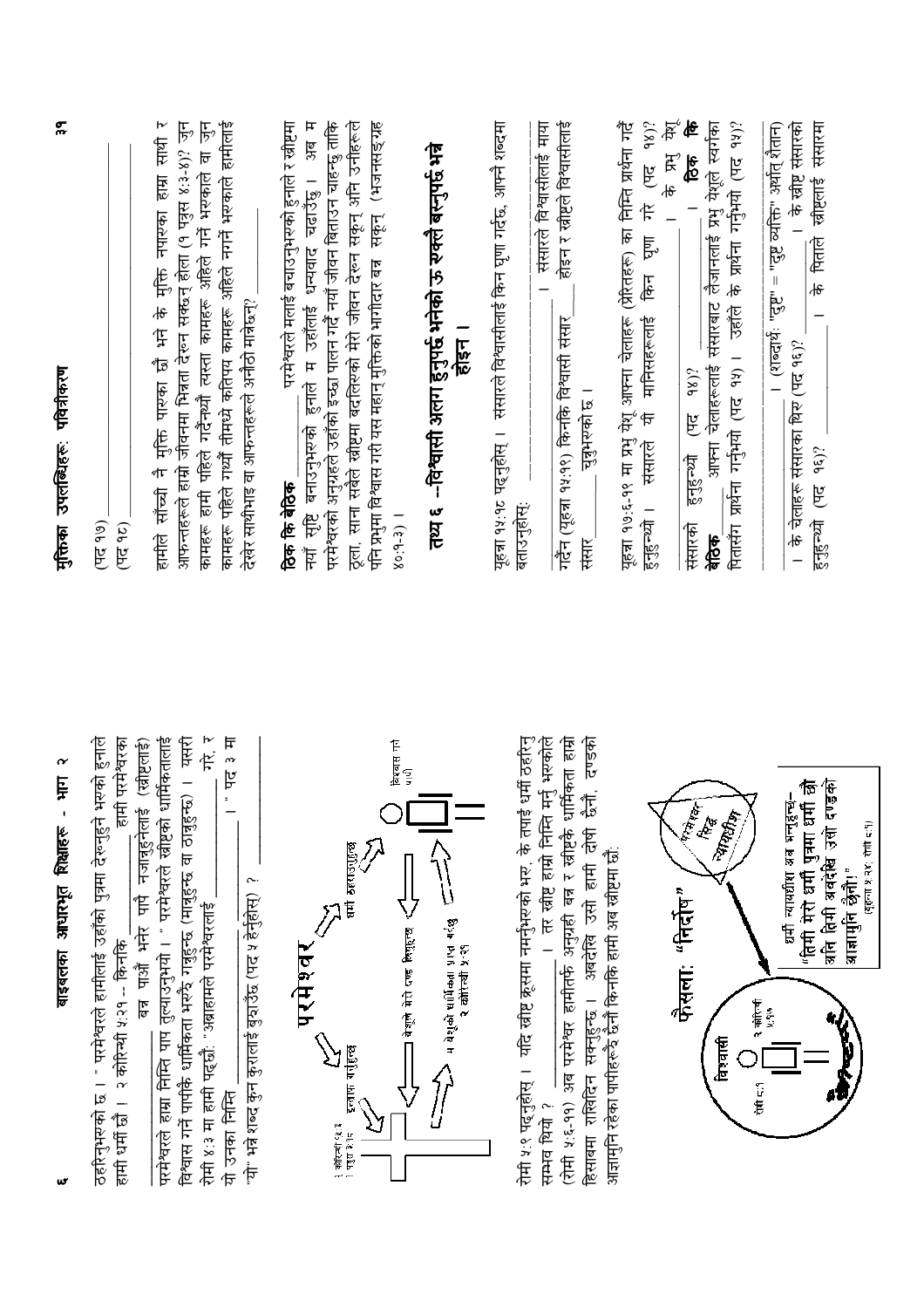| $\boldsymbol{\alpha}$<br>Ę<br>p<br>बाइबलका आधारभूत शिक्षाहरू<br>္ဂိ                                                                                                                                                                                                                                                                                                                                                                                                                                                  | ୭<br>मुक्तिका उपलब्धिहरू: धर्मीकरण                                                                                                                                                                                                                                                                                                                                                                                                                                                                                                                                                                                                                                                                                 |
|----------------------------------------------------------------------------------------------------------------------------------------------------------------------------------------------------------------------------------------------------------------------------------------------------------------------------------------------------------------------------------------------------------------------------------------------------------------------------------------------------------------------|--------------------------------------------------------------------------------------------------------------------------------------------------------------------------------------------------------------------------------------------------------------------------------------------------------------------------------------------------------------------------------------------------------------------------------------------------------------------------------------------------------------------------------------------------------------------------------------------------------------------------------------------------------------------------------------------------------------------|
| । हामी ख्रीष्ट्रमा<br>8:327<br>हामीले कुन कुरालाई पहिरनुपर्छ (रुफेसी<br>३.९; स्प्फेसी<br>फाल्नुपर्छ (कलस्सी<br>कुरालाई<br>४:२४; कलस्सी ३:१०)?<br>$\overline{\xi}$<br>हामति                                                                                                                                                                                                                                                                                                                                           | तीतस २:११-१४ पढेर सही जवाफलाई <b>गोलो</b><br>उहाँको अनुग्रहमा परमेश्वरले मलाई धर्मी ठहराउनुभरुको हुनाले. मैले अब कस्तो<br>प्रकारको जीवन बिताउनुपर्दछ ?<br>चिन्ह लगाउनुहोस्:                                                                                                                                                                                                                                                                                                                                                                                                                                                                                                                                        |
| र्वि<br>hc?<br>$\mathbb{F}^2$<br>जीवन पापमै बिताउ<br>भरग्का हुनाले हामी के हौं (२ कोरिन्थी १:१७)?<br>हामीले आफ्नो<br>Ę<br>्रीय<br>अर्<br>$\frac{1}{6}$<br>प स्टू<br>रि                                                                                                                                                                                                                                                                                                                                               | परमेश्वरले मलाई स्त्रीष्टमा धर्मी देख्नुहुन्छ: मैले अब जस्तोसुकै जीवन<br>बितारु पनि हुन्छ ।<br>$\widehat{\mathfrak{F}}$                                                                                                                                                                                                                                                                                                                                                                                                                                                                                                                                                                                            |
| परमेश्वरलाई<br>। के विश्वासीले परमेश्वरलाई चिन्दछ (यूहचा १७:३;<br>अन्यजातिहरू<br>सिक्छौ<br>बाट हामी<br>برد<br>نخ<br>धस्सलोनिकी<br>$\sigma$                                                                                                                                                                                                                                                                                                                                                                           | अब म धर्मी जीवन<br>व्यवहार गने<br>जीवनभरि म ठिक प्रकारले हिंड्न.<br>धर्मी ठहराउनुभरुको हुनाले<br>सोच्न र बोल्न चाहन्छु ।<br>बिताउन चाहन्छु ।<br>परमेश्वरले मलाई<br>(स्व)                                                                                                                                                                                                                                                                                                                                                                                                                                                                                                                                           |
| ष्ट्र<br>रि<br>।   रुक व्यक्तिले जीवित परमेश्वरलाई<br>।  के रुक विश्वासीले परमेश्वरलाई नचित्रेहरूले<br>गराइ,<br>फलस्वरुप के उसको जीवनको हिंडाइ,<br>नै चिन्दछ भने,<br>फें जीवन बिताउनु हुन्छ?<br>यूहत्रा ५:२०)?<br>्रां<br>सांच्                                                                                                                                                                                                                                                                                      | म धर्मी ठहरिरुको हुनाले अब मैले मुक्ति पाउनुअधिको जस्तै जीवन<br>बिताउनपर्छ ।<br>जोडा मिलाउनुहोस्<br>$\widehat{E}$                                                                                                                                                                                                                                                                                                                                                                                                                                                                                                                                                                                                  |
| ।   विश्वासीले हरेक दिन ध्यान दिनुपर्ने कुरा के हो (तीतस<br>तीतस<br>३:३ ले तपाईले मुक्ति पाउनु अधिको अवस्थाको सही बयान गर्दछ?<br>।   के खीष्टले तपाईको जीवनलाई फरक पार्नु भरुको छ (तीतस ३:४<br>चालचलनमा भिन्नता आउनेछ?<br>के तीतस<br>5(2.5)<br>$-9$ <sup>2</sup>                                                                                                                                                                                                                                                     | परमेश्वरलाई खुसी पार्न म सधैभरि धर्मी<br>(क) "खीष्टले मेरो खातिर भोग्नुभरुको<br>कहिल्यै<br>गन्हन<br>मलाई उद्धार<br>जीवन बिताउन चाहन्छु । "<br>F<br>मृत्युलाई<br>बिर्सनेर्दने ।<br>क्रसको<br>शारीरिक मान्छेको भनाइ यस्तै<br>हुन्छ (१ कोरिन्थी २:१४ सित<br>तुलना गर्नुहोस्) ।                                                                                                                                                                                                                                                                                                                                                                                                                                        |
| अब हामी मुक्ति पाउनु अधिका कुइच्छाहरू र अभिलाषाहरूमा हिँडिरहनुहुन्छ (१<br>परमेश्वरले के हाम्रा पुराना पापपूर्ण इच्छाहरू पूर्ण रूपमा हटाइसक्नुभरुको छ कि<br>ख्रीष्टलाई खुसी पानें इच्छा दिनलाई अहिले<br>$6.65 - 66.6$<br>भरुको चाहनुहुन्न ।<br>怎<br>कसले हामीभित्र काम गर्नुहुन्छ (फिलिप्पी २:१३)?<br>$\mathbb{E}$<br>३:१४ मा सिक्छौ, परमेश्वर रुक विश्वासी<br>हामीसितै<br>$\overline{\phantom{0}}$<br>乍<br>पत्रस १:१४)?<br>अहिलेसम                                                                                   | $\overline{\mathcal{F}}$<br>पापहरू क्षमा गरिदिनुभरुको हुनाले र<br>ţ<br>उसले अब<br>केरक<br>विश्वासीका<br>₽<br>ठहराइसक्नुभरुको हुनाले<br>खितार<br>खाष्टले<br>"परमेश्वरले<br>न जून<br>ज<br>उसलाई<br>$\frac{1}{\sqrt{2}}$<br>पुरम्भ<br>(स्र)<br>मुक्ति पारुको मानिसको भनाइ<br>यस्तो हुन्छ ।                                                                                                                                                                                                                                                                                                                                                                                                                            |
| अनुसार जिउने मन पनि छ (१ पत्रुस ४:२) ।   स्त्रीष्ट<br>। प्रभु येशूको ठूलो तृष्णा र अभिलाषा के थियो<br>।   प्रभु येशूले कुन प्रार्थना गर्नुभयो जुन हामीले पनि गर्नु<br>१ थेस्सलोनिकी ५:१६-१८ अनुसार निम्न तीनऔटा कुराहरू<br>हामसित<br>तरैपनि मुक्ति पारुको हुनाले<br>90:90?<br>Jec <sub>o</sub><br>हाम्रा निम्ति परमेश्वरको इच्छा हुन्:<br>$22:82)$ ?<br>अाउनुभयो<br><u>(स</u> ूक)<br>$8:38$ )?<br>$\sqrt{\frac{1}{6}}$<br>$\begin{matrix} 18 \\ 10 \end{matrix}$<br>परमेश्वरको<br>(पट १६)<br>संसारमा<br>(यहन्ना<br>官 | <u> १ यू</u> हत्रा २:२९ ले भन्छ, "उहाँ (खीष्ट) धर्मी हुनुहुन्छ भनी तिमीहरू जान्दछौ भने (१<br>काम गर्दछ, ऊ<br>धर्मी ठहरिरुको व्यक्ति हो), जसरी उहाँ (येशू) पनि धर्मी हुनुहुन्छ (विश्वासीलाई<br>परमेश्वरले आफ्नो पुत्र येशू जत्तिकै धर्मी देरूनुहुन्छ । ) । " के धार्मिकताको काम<br>पनि उहाँबाट जन्मेको हो भनी तिमीहरू जान । " तसैले नगाँ-जन्म साँच्चै पारुको<br><u>१ यृहत्रा ३:७ ले भन्छ. "हे साना नानीहरूहो, कुनै</u><br>個标的 lylako) 伛<br>हास्मल<br>अधर्मको ?<br>१ युहत्रा ३:१०) ?<br>नपाओस्.<br>Æ<br>नगर्ने व्यक्ति परमेश्वाटको हुन सक्छ र (हेर्नुहोस्,<br>धार्मिकताको<br>E<br>दीका<br>काम गर्दछ. ऊ<br>जीवन बिताउँछ.<br>तिमीहरूलाई<br>यूहत्रा २:१ मा हेर्नुहोस्) हरेक जसले<br>कस्त्री<br>मानिसले<br>व्यक्तिल<br>售 |

मक्तिका उपलब्धिहरू: धर्मीकरण

୭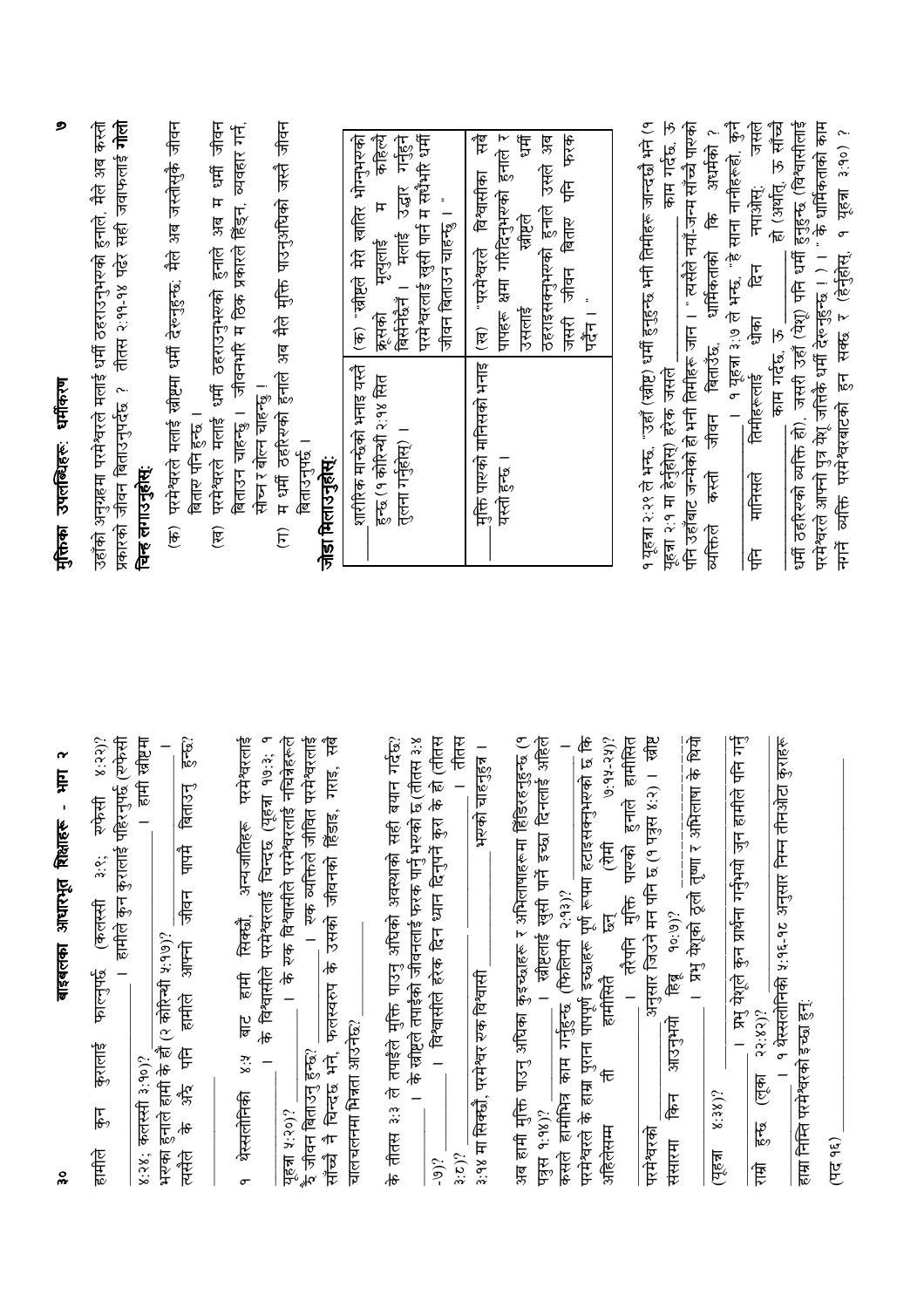| $\boldsymbol{\gamma}$<br>let -<br>बाइबलका आधारभूत शिक्षाहरू<br>N                                                                                                                                                                                                                                                                                                                                                                             | $\tilde{\mathbf{r}}$<br>मुक्तिका उपलब्धिहरू पवित्रीकरण                                                                                                                                                                                                                                                                                                                                                                                                                                                                                                                                                                                                               |
|----------------------------------------------------------------------------------------------------------------------------------------------------------------------------------------------------------------------------------------------------------------------------------------------------------------------------------------------------------------------------------------------------------------------------------------------|----------------------------------------------------------------------------------------------------------------------------------------------------------------------------------------------------------------------------------------------------------------------------------------------------------------------------------------------------------------------------------------------------------------------------------------------------------------------------------------------------------------------------------------------------------------------------------------------------------------------------------------------------------------------|
| <u>। १ यूहत्राका यी पदहरूअनुसार, कुनै व्यक्ति साँच्चै धर्मी</u><br>ठहरिरुको छ भनेर हामीले कसरी जान्न सक्छौ ? निम्नमध्ये रुउटालाई गौली<br>चिन्ह लगाउनुहोस् (ठिक उत्तर रुउटै मात्र छ):                                                                                                                                                                                                                                                         | लेवी २०:२२-२३ अनुसार परमेश्वरले इस्रारूलीहरूलाई कुन कुराको पछि लागेको<br>(क) अन्य जातिहरू<br>चाहनुहुन्थ्यो?                                                                                                                                                                                                                                                                                                                                                                                                                                                                                                                                                          |
| केवल परमेश्वर मात्र हुनुहुन्छ ।   कुनै व्यक्तिले मुक्ति पारुको छ कि छैन<br>(क) यो जान्नै नसकिने कुरो हो ।  को-को धर्मी ठहरिरुका छन् भनेर जान्ने<br>भनेर हामीले न्याय गर्ने प्रयास गर्नुहुन्न ।                                                                                                                                                                                                                                               | (ग) उहाँको वचन<br>(ख) मिश्रीहरू                                                                                                                                                                                                                                                                                                                                                                                                                                                                                                                                                                                                                                      |
| मैले मुक्ति पारुको छु भनी कसैले बताउँछ भने, उसले सत्य नै बतारुको<br>हुनुपर्छ (यो धारणा ठिक हो कि होइन सो पत्ता लगाउन १ यूहत्रा २:४,९<br>मा हेर्नुहोस्) ।<br>(ख़)                                                                                                                                                                                                                                                                             | व्यवस्था १८:९-१४ अनुसार, अन्यजातिहरूका<br>चालचलनको देखासिकी गरून् भन्ने हेतुले<br>रीतिहरू सिकून् र तिनीहरूका<br>(घ) आफ्नै अभिलाषाहरू<br>ठिक कि बेठिक                                                                                                                                                                                                                                                                                                                                                                                                                                                                                                                 |
| भने, ऊ रुउटा धर्मी ठहरिरुको व्यक्ति हुनुपर्द्ध भनेर प्रायः निश्चय गर्न<br>कुनै व्यक्ति धर्मी जीवन बिताउँछ र दिनहुँ परमेश्वरको वचन पालन गर्छ<br>सकिन्छ ।<br>$\widehat{E}$                                                                                                                                                                                                                                                                     | इस्रारुलका सन्तानहरू प्रतिज्ञाको देश (प्यालेस्टाइन) भित्र प्रवेश गरेको परमेश्वर<br>के परमेश्वरले अशुद्ध र शुद्धको बीचमा भित्रता रारूनुहुन्छ (लेवी १०:१०; ११:४७)?<br>चाहनुहुन्थ्यो ।                                                                                                                                                                                                                                                                                                                                                                                                                                                                                  |
| १ यूहत्रा २:२९ र ३:७,१० लाई फेरि पद्नुहोस् ।  के तपाई रुक धर्मी जीवन<br>बिताउन र परमेश्वरको वचन पालन गर्न चाहनुहुन्छ ?   चाहनुहुन्न भने, तपाईले<br>सम्भवतः मुक्ति पाउनुभरुको छैन ।  धोकामा नपर्नुहोस् ।  धर्मी मानिस उसको<br>धर्मी जीवनबाटे चिनिन्छ ।                                                                                                                                                                                        | यूहचा १३:२ र १३:१०-११ लाई ध्यान दिरुर पढ्नुहोस् ।   के<br>थियो?<br>परमेश्वरको दृष्टिमा तिनको र अरु<br>$\frac{1}{6}$<br>चेलाको नाम<br><b>APIE</b><br>$\overline{a}$<br>रुघार चेलाहरूको बीचमा ठूलो भिन्नता थियो?<br>थिरु?<br>$\mathbb{E}^3$<br>चेलाहरू<br>die<br>To                                                                                                                                                                                                                                                                                                                                                                                                    |
| हातमा चुरोट लिनु के<br>अङ्गहरूलाई<br>वशमा सुम्पन<br>आज्ञा दिइरुको छ । ल्यसो हो भने के हामी आफ्ना हातलाई कसरी प्रयोग गर्छौ भन्ने<br>जिब्रोलाई कसरी<br>के हामी यसमा होशियार हुनुपर्छ (रुफेसी ४:२९)?<br>का हतियारहरूका रूपमा परमेश्वरको<br>शरीरका<br>信<br>$\overline{a}$<br>$\overline{a}$<br>उसका<br>विश्वासीलाई<br>कुरामा होशियार हुनुपर्छ ? <sub>—</sub><br>धार्मिकताको कार्य हो ? <sub>—</sub><br>Ħ<br>$\frac{1}{\sqrt{2}}$<br>चलाउँछो<br>怎 | रुफेसी २:११-१३ मा पावलले रुफेसीका विश्वासीहरूलाई उनीहरूले मुक्ति<br>नपारुको समयको सम्प्रना गराउँछन्: "सम्प्रना गर- बितेको समयमा (मुक्ति पाउनु<br>थियो" (पद ११) । मुक्ति पाउनु<br>। के तगई<br>।  के तपाई परमेश्वररहित हुनुहुन्थ्यो?<br>अधि के तपाई खीष्टविहीन हुनुहुन्थ्यो (रुफेसी २:१२)?<br>अधि) तिमीहरू शरीरअनुसार<br>हुनुहुन्थ्यो?<br>आशारहित                                                                                                                                                                                                                                                                                                                      |
| टेलिभिजन, सांसारिक<br>का दास थियौ (पद १७), तर जब हामी परमेश्वरको<br>का दास बन्छौ (पद १८)<br>के यसमा होशियार<br>पढ्नुहोस् ।<br>दास बन्न ?<br>$5 - 36.3$<br>तपाई कुनचाहिँ रोज्नुहुन्छ, पापको दास बन्न कि धार्मिकताको<br><u>।</u> हाम्रा ऑखाले कस्ता कुराहरू हेर्छन्,<br>年<br>-<br>हुनुपर्छ (खराब पुस्तकहरू, अश्लिल पत्रपत्रिकाहरू,<br>फिलिमहरू आदि) ?<br>वचन पालन गर्छौ तब हामी<br>विगतमा हामी                                                 | । स्क $\frac{1}{2}$<br>खीष्टको सत्यताको ज्ञानमा आरुपाँछ के उसले मुक्ति नपारुको अवस्थाको जस्तै<br><u>।</u> के हामीले अब मुक्ति पाउनुभन्दा अधिको जस्तै जीवन<br>– । अब हामी अन्धकारमा नभरूको हुनाले (यूहबा ट:१२;<br>कलस्सी १:१३; १ पत्रुस २:९; १ थेस्सलोनिकी ४:४-८), हामी कसरी हिँड्नुपर्छ<br>. । के रुफेसी ४:१७-१९ ले तपाईले मुक्ति<br>के हामीले आज्ञा<br>नमात्रे सन्तानहरूको देखासिकी गरेको परमेश्वर चाहनुहुन्छ (रुफेसी ५:६-७)?<br>रुफेसी ४:१७ अनुसार के हामीले मुक्ति नपारुका मानिसहरूले के जीवन बिताउनु<br>$\overline{\phantom{0}}$<br>पाउनुभन्दा अधिको अवस्थाको सही बयान गर्दछ?<br>जीवन बिताउन चाहनेछ (रुफेसी ४:२०-२१)?<br>बिताउनु हुन्छ?<br>$\widetilde{\vec{p}}$ |
|                                                                                                                                                                                                                                                                                                                                                                                                                                              | (राज्यमिक)?                                                                                                                                                                                                                                                                                                                                                                                                                                                                                                                                                                                                                                                          |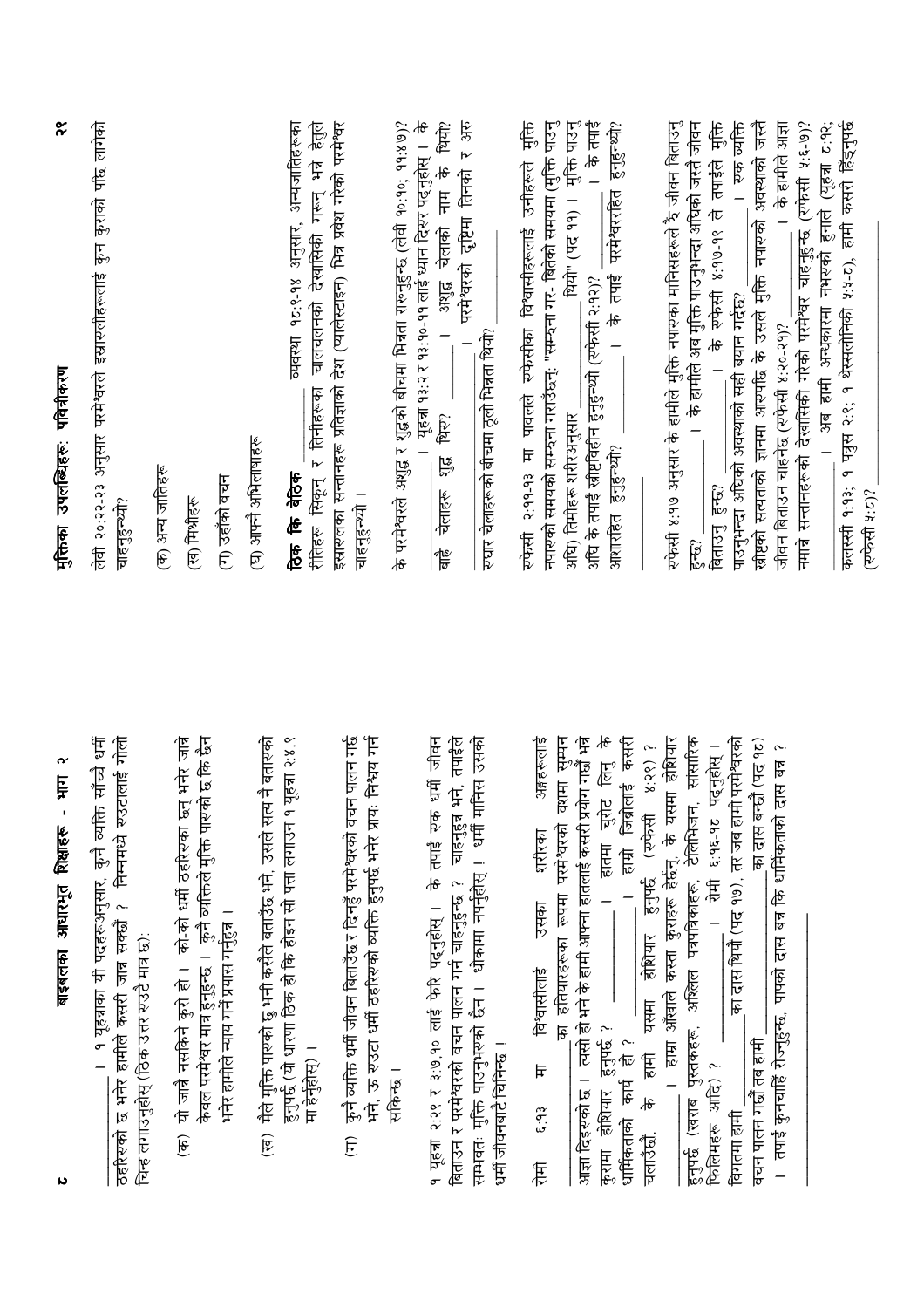| बाइबलको खण्ड   | क) लूका १५:२४ | ख) यूहत्रा ३:१६            | ग) यहचा ३:१८ | घ) यहत्रा ५:२४ | ङ) यूहत्रा ट:१२ | च) १ कोरिन्थी १:१८ | छ) २ कोरिन्थी २:१६ | ज) २ कोरिन्थी ६:१४      | হ) २ कोरिन्थी ६:११ | স: x determines or CB | ट) १ यूहचा ३:१०      |  |
|----------------|---------------|----------------------------|--------------|----------------|-----------------|--------------------|--------------------|-------------------------|--------------------|-----------------------|----------------------|--|
| मुक्ति पारुका  | 百万            | जीवनको लागि जीवन           | 信            | 尼              | पाइस्को         | धार्मिकता          | विश्वासी           | निर्दोष                 | अनन्त जीवन         | Ę,                    | परमेश्वरका सन्तान    |  |
| मुक्ति नपारुका | 腎<br>ခ        | मृत्युका लागि मृत्यु<br>సా | अन्धकार<br>୷ | Ĕ<br>ଛ         | हरास्को<br>ુ    | <b>Ash</b><br>ా    | अविश्वासी<br>ତି    | 怎<br>$\widehat{\omega}$ | ٣<br>ွ             | ٣<br>ခဲ့              | शैतानका सन्तान<br>ଚି |  |

# बाइबलका आधारभूत शिक्षाहरू - भाग २

| कलस्सी १:२०    | १ थेस्स १:१० | १ थेस्स २:१२ | २ थेस्स २:१३-१४ | १ पत्रुस १:३-४ | १ पत्रुस २:२५ | प्रकाश ५:९    |              |
|----------------|--------------|--------------|-----------------|----------------|---------------|---------------|--------------|
| १ कोरिन्थी १:९ | १ कोर १:३०   | २ कोर ५:१५   | २ कोर ५:१८      | गलाती १:४      | रुफेसी २:२०   | २ पत्रुस १:९  |              |
| भजन १०७:२      | मत्ती १:२१   | लूका १.१६    | प्रोरित २:४०    | प्रेरित ३:२६   | रोमी १:१      | १ पत्रुस ५:१० | २ पत्रुस १:३ |

### तथ्य ५ --मुक्ति पारूका र नपारूकाहरूको बीचमा परमेश्वरले भिन्नता रारूनुभरूको छ र यो भिन्नता प्रस्टै देखिरुको चाहनुहुन्छ । तसर्थ<br>विश्वासीको जीवन पवित्र हुनैपर्छ

र नपारूकाहरूको बीचमा ठूलो भिन्नता छ । निम्न पदहरू ध्यान दिरुर पद्नुहोस् र परमेश्वरको वचन अध्ययन गर्दै जाँदा हामी रुउटा कुरा चाँडै सिक्छै- मुक्ति पारुका जोडा मिलाउनुहोस्

 $\overline{z}$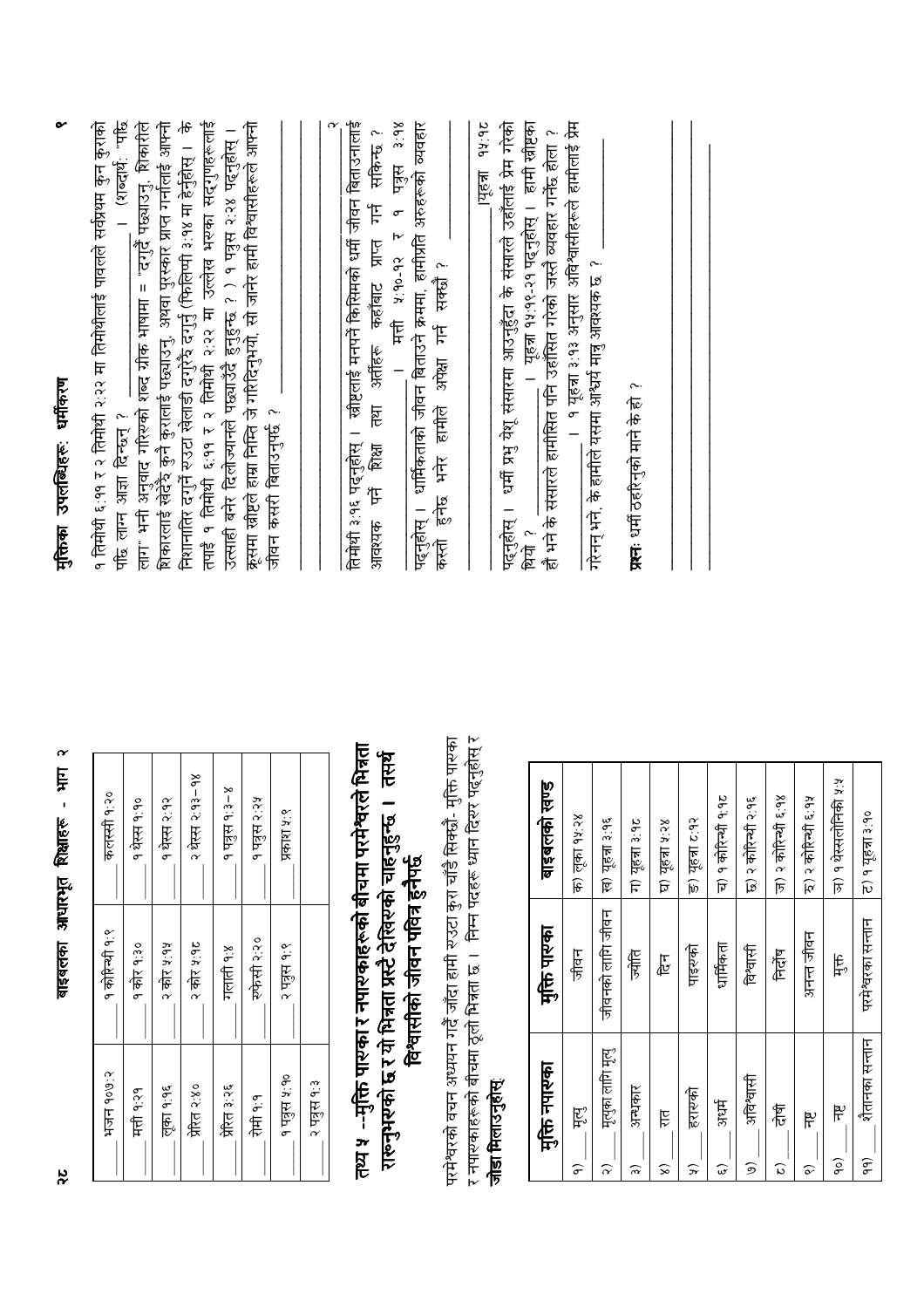बाइबलका आधारभूत शिक्षाहरू - भाग २

#### ३) छुटकारा: मुक्ति पारुकै घडीमा मैले छुटकारा पारुको हैं

(रुफेसी १:७; कलस्सी १:१४)

| 适                                                                                                      |                                                                                                                                            |                                                              |                       |                                                                                       |                       |              |                 |
|--------------------------------------------------------------------------------------------------------|--------------------------------------------------------------------------------------------------------------------------------------------|--------------------------------------------------------------|-----------------------|---------------------------------------------------------------------------------------|-----------------------|--------------|-----------------|
|                                                                                                        | तपाई ख्रीष्टमा विश्वास गर्ने व्यक्ति हुनुहुन्छ भने, रुफेर्स<br>रुफेसी १:७ अनुसार ती व्यक्तिहरूले के पारुका थिरु (रुकै शब्दमा भन्नुपर्दा) ? | <b>ठिक कि बेठिक</b> -- विश्वास गर्ने हरेकले छुटकार<br><br> ರ | हामीले खीष्ट          | छी, जी परमेश्वरपट्टिबाट हाम्रा निर्मि बुद्धि<br>यसैले हामी १ कोरिन्थी १:३० मा पद्छौं, | <b>Halle</b> .        | तिनीहरूले    |                 |
|                                                                                                        |                                                                                                                                            |                                                              |                       |                                                                                       |                       |              |                 |
|                                                                                                        |                                                                                                                                            | पाउनुभरुको                                                   |                       |                                                                                       | ठहरिनुभरुको छ ।       | ls.<br>ls    |                 |
|                                                                                                        |                                                                                                                                            |                                                              |                       |                                                                                       |                       |              |                 |
|                                                                                                        |                                                                                                                                            |                                                              |                       |                                                                                       |                       | स्रोष्टबाहिर |                 |
|                                                                                                        |                                                                                                                                            | <sub>१.१४</sub> अनुसार तपाईले के                             | रोमी ३:२४ पढ्नुहोस् । |                                                                                       |                       |              |                 |
|                                                                                                        |                                                                                                                                            |                                                              |                       |                                                                                       |                       | 厉            |                 |
|                                                                                                        |                                                                                                                                            |                                                              |                       |                                                                                       |                       |              |                 |
|                                                                                                        |                                                                                                                                            |                                                              |                       |                                                                                       |                       | —<br>'টি     | पारुका हुँदैनन् |
|                                                                                                        |                                                                                                                                            |                                                              |                       |                                                                                       |                       |              |                 |
|                                                                                                        |                                                                                                                                            |                                                              |                       |                                                                                       |                       | पारुका       |                 |
|                                                                                                        |                                                                                                                                            |                                                              |                       |                                                                                       |                       |              |                 |
|                                                                                                        |                                                                                                                                            | कलस्मी                                                       |                       | भरूको छुटकारा पारुका हो ।                                                             |                       | छुटकारा      |                 |
|                                                                                                        |                                                                                                                                            |                                                              |                       |                                                                                       |                       |              |                 |
| पावलले रुफेसीको पत्र कसलाई लेखेका थिरु, विश्वासीहरूलाई<br>अविश्वासीहरूलाई (रुफेसी १:१ मा हेर्नुहोस्) ? |                                                                                                                                            |                                                              | ाइसकका छः             | तर उहाँद्वारा नै तिमीहरू स्नीष्ट येशू                                                 | धार्मिकता, पवित्रता र |              |                 |
|                                                                                                        |                                                                                                                                            | و<br>نن                                                      |                       | ¥                                                                                     |                       | हामीले       |                 |

तेनका सन्तानहरू कति वर्षसम्म परदेशमा कमारा-कमारी हुनेछन् भनी । पद १४ मा के परमेश्वरले तिनीहरूलाई उक्त मदत मिल्छ । उत्पत्ति १४:१२-१४ मा परमेश्वरले अन्नाम (पढिबाट अन्नाहाम) लाई इस्रारुल जातिको अध्ययन गर्ने क्रममा, तिनीहरूले अनुभव गरेको छुटकाराको रुउटा घटना पद्दछौ जसले हामीलाई ख्रीष्टमा भरुको हाम्रो छुटकारालाई बुझ्न इस्रारूलको छूटकारा (प्रस्थान १४) बन्धनबाट छुटकारा दिने प्रतिज्ञा गर्नुभयो ? ५ ग्रिभयो ?

乍 आफूलाई

| जसले हामीलाई                                       | कलस्सी १:१३       | 佞<br>र आफ्नो प्रिय                 |
|----------------------------------------------------|-------------------|------------------------------------|
| दिनुभरुको<br>乍<br>सामर्थ<br>lø                     |                   | सानुभरुको छ<br>厚                   |
| कसरी तिमीहरू<br>मूर्तिहरू                          | १ थेस्सलोनिकी १:९ | 佞<br>जीवित र सत्य                  |
|                                                    |                   | कैकोँ                              |
| हामीलाई                                            | तीतस २:१४         | ۲.                                 |
| _ छुटकारा दिनलाई                                   |                   | 信仰市<br>भरण्को रण्डटा विशेष जातिलाई |
|                                                    |                   | शुद्ध पार्नलाई                     |
| 怎                                                  | १ पत्नुस २:२४     | बॉची भनेर                          |
|                                                    |                   |                                    |
| content of the second                              | $\frac{1}{2} - 5$ | ١v<br>$\mathsf{P}'$                |
| हामीलाई प्रेम गर्नुभयो, अनि<br>आफ्ने रगतमा हामीलाई |                   | हामीलाई<br>आफ्ना                   |
|                                                    |                   | राजाहरू र पूजाहारीहरू              |
| धनुभयो                                             |                   | बनाउनुभयो                          |

कतिपय पदहरूमा हामीलाई **-***बाट* **अ**लग हुन भनिरुको छ र कतिपय पदहरूमा -**तर्फ** अतग हून भनिरुको छ । निम्न पदहरू ध्यान दिरुर पद्नुहोस् । जुन पदले - *बाट* अगल हुने कुरा बताउँछ त्यहाँ "बाट" लेरूनुहोस् र जुन पदले -*तर्फ* अगल हुने रुरा बताउँछ त्यहाँ "तर्फ" लेरूनुहोस् ।

 $\frac{1}{6}$ 

थियो । उत्पत्ति ३२.२७-२८ मा हेर्नुहोस्) । के इस्रारूलका सन्तानहरूले उक्त

दासत्वलाई रूचारु (प्रस्थान १:१४) ? तिनीहरूको अवस्था

Frkheh

= याकूबका सबै सन्तानहरू । याकूबको नाम परिवर्तन गरी "इस्रारूल" राखिरुको

कमारी बनाइरु ?

、行

प्रस्थान १:८-१४ पदनुहोस् । के परमेश्वरको यो वचन (उत्पत्ति १५:१३) पूरा<br>प्रस्थान १:८-१४ पदनुहोस् । के परमेश्वरको यो वचन (उत्पत्ति १५:१३) पूरा

. । इस्रारुलका सन्तानहरू कुन देशमा कमारा

। (शब्दार्थ: "इस्रारुलका सन्तानहरू"

। के परमप्रभूले तिनीहरूलाई त्यस निर्दयी दासत्वबाट

छुटाकारा दिने प्रतिज्ञा गर्नुभयो (प्रस्थान ६:६) ?

 $\delta$  ( $\delta$ -ssl)  $\delta$  =  $\delta$ 

जानुहुन्थ्यो

 $\frac{9}{3}$ 

 $\frac{1}{\sqrt{2}}$ 

पारौँ ।

र परमेश्वरको डरमा

२ कोरिन्थी ७:१

..हामीले शरीर र आत्माका

 $\overline{\mathcal{E}}$ 

-तर्फ अलग

बाइबलको खण्ड

 $-$ बाट अलग

<u>मक्तिका उपलब्</u>धिहरू पवित्रीकरण

 $\epsilon$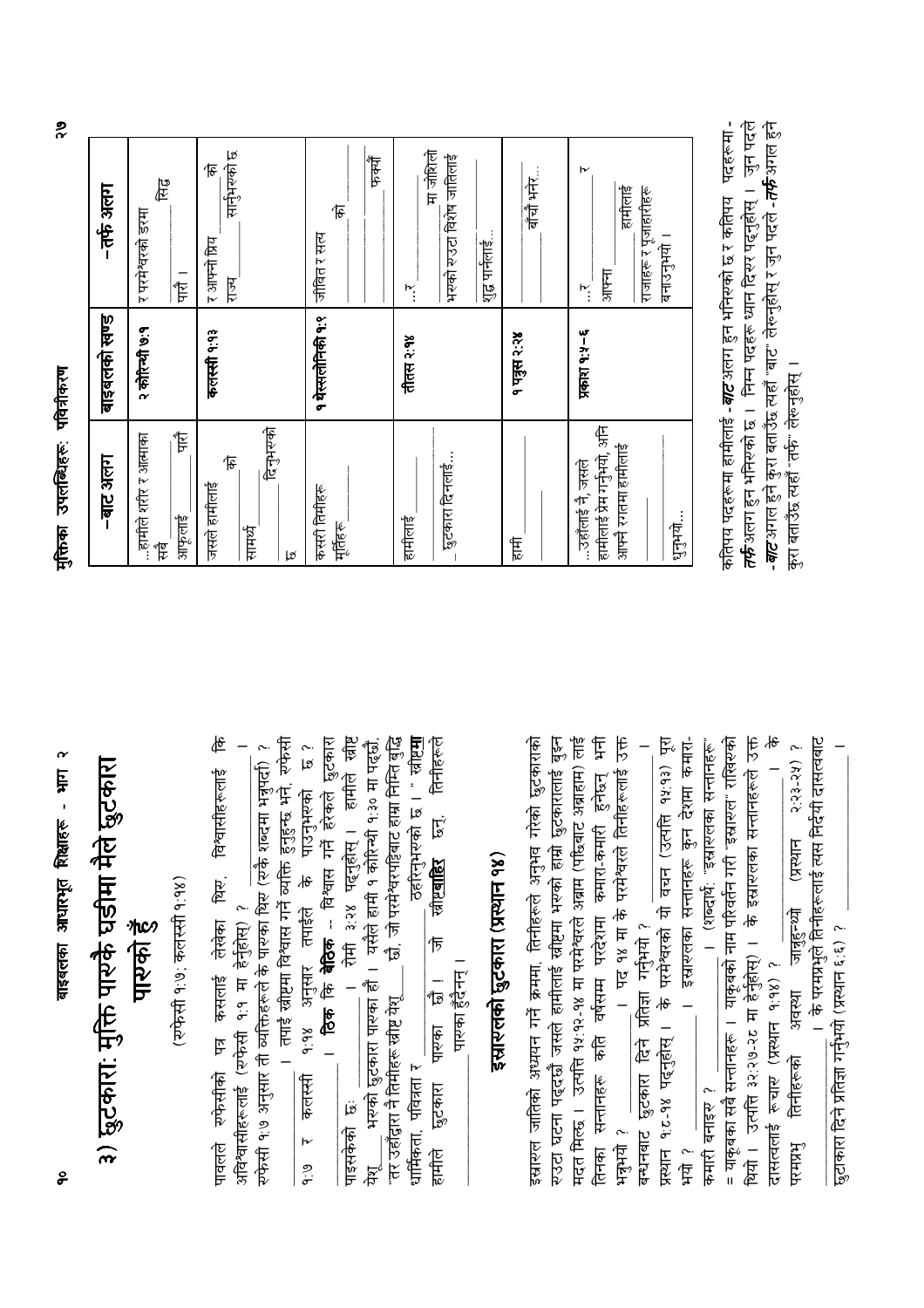| w                                                   |                              | $\boldsymbol{\alpha}$<br>Ę<br>$\mathbf{I}$<br>बाइबलका आधारभूत शिक्षाहरू                                                                                                                                                                                                                                                                                                                                                                                | $\tilde{\tau}$<br>मुक्तिका उपलब्धिहरू: उद्धार                                                                                                                                                                                                                                                                                                                                                                                                                                                                                                                                                                                 |
|-----------------------------------------------------|------------------------------|--------------------------------------------------------------------------------------------------------------------------------------------------------------------------------------------------------------------------------------------------------------------------------------------------------------------------------------------------------------------------------------------------------------------------------------------------------|-------------------------------------------------------------------------------------------------------------------------------------------------------------------------------------------------------------------------------------------------------------------------------------------------------------------------------------------------------------------------------------------------------------------------------------------------------------------------------------------------------------------------------------------------------------------------------------------------------------------------------|
| $-$ बाट अलग                                         | बाइबलको<br>खण्ड              | -तर्फ अलग                                                                                                                                                                                                                                                                                                                                                                                                                                              | अध्यायमा पढ्न सक्नुहुन्छ, जहाँ इस्रारूलीहरूले कसरी लाल समुद्र पार गरे भन्ने<br>$\frac{8}{5}$<br>(परमेश्वरले गर्नुभरूको छुटकाराको त्यस महान् कार्यको विवरण प्रस्थान<br>पूरा गर्नुभयो ?<br>के परमप्रभूले आफ्नो वचन                                                                                                                                                                                                                                                                                                                                                                                                              |
| <u>छुट्टयाउनुभरुको</u><br>產                         | २ शानूरुल ७:२३-<br>$\approx$ | र. जसलाई<br>जानुभयो-आफ्नै निज जातीका स्रामु,<br>रण्क मिज<br>जातिहरू र<br>ताम सिर<br>डरलाग्दा कामहरू गर्नलाई परमेश्वर<br>राख्न र तिनीहरूका निम्ति अर्थात्<br>साम चाम<br>इस्रास्टल<br>दाम सिर<br>ठूला र<br>पर्थ्वीमा तपाईँको प्रजा<br>देवताहरूबाट<br>$\boldsymbol{\mathfrak{b}}$<br>元物<br>जसलाई तपाईले आफ्नै<br>आफ्ने देशका निमि<br>信<br>जाति तुल्याउन भनी<br><b>GET THE FIRE</b><br>जस्तो अरु कुन<br>$\sim$<br>छुटाउनुभयी<br>तिनीहरूका<br>E<br>ch<br>15 | के इस्रारुलका सन्तानहरूले मिश्रको<br>। यो छुटकारा दिनलाई के परमेश्वरले आफ्नो शक्ति<br>। के इस्रारूलले छुटकारा पाउन त्यहाँ परमेश्वरको<br>के इस्रारूलका<br>२. <b>व्यवस्था ९:२६ -- म</b> हान् उद्घारकर्ता (छुटकारा दिनेवाला) को हुनुहुन्छ ?<br>हनहरू ?<br>छुटकारा दिस ?<br>क्र<br>कसले<br>उद्घारक<br>राष्ट्लाई<br>शक्तिशाली<br>सन्तानहरू आफैले आफैलाई छुटाउन सक्थे ?<br>निम्न पदहरू पढ्नुहोस् र जवाफ दिनुहोस् ।<br>शक्तिशाली कार्यको आवश्यकता पऱ्यो ?<br>– इसारुल<br>कुराको बयान गरिसको छ । )<br>दासत्वबाट छुटकारा पारु ?<br>as:A<br>دا<br>نو<br>प्रयोग गर्नुपऱ्यो ?<br>व्यवस्था<br>ज्यवस्था<br>$\sigma$<br>$\tilde{\mathbf{z}}$ |
| "मैले तिमीहरूलाई अरु<br>٠<br>परिको छु<br>जातिहरूबाट | लेवी २०:२६                   | होओ; किनकि म परमप्रभु पवित्र छु, अनि<br>भनेरे<br>怎位<br>तिमीहरू मेरा निम्ति<br>तिमीहरू                                                                                                                                                                                                                                                                                                                                                                  | के इस्रारुलका सन्तानहरू दासत्वबाट स्वतन्त्र<br>मुक्त गरे (छुटकारा दिस) ?<br>इस्रारणाई कसले<br>$\mathbf i$<br><b>Abish</b><br><u>Ikabho</u><br>पारिस ?<br>$\dot{\infty}$                                                                                                                                                                                                                                                                                                                                                                                                                                                       |
| । कार<br>產                                          | लेवी २५:३८                   | 乍<br>मनै परमप्रभु<br>परमेश्वर हुँ ।                                                                                                                                                                                                                                                                                                                                                                                                                    | इस्रारुलका सन्तानहरूले कहिल्यै भुल्न नहुने<br>इस्रारुलका सन्तानहरूले सधै सम्बना राख्नुपर्ने दुईटा<br>$\overline{\phantom{0}}$<br>कुराहरू के-के थिरु ?<br>26.82 leading it<br>कुरा के थियो ?                                                                                                                                                                                                                                                                                                                                                                                                                                   |
| तर मृत्यू                                           | ४८:४ ए. थेरे                 | सरिसकेको हुन्छ ।<br>जीवन                                                                                                                                                                                                                                                                                                                                                                                                                               | $\widehat{\sigma}$                                                                                                                                                                                                                                                                                                                                                                                                                                                                                                                                                                                                            |
| यही प्रकारले तिमीहरूले<br>पनि आफूलाई<br>洞           | रोमी ६:११                    | ाउँ होमा प्रभु येशू स्त्रीष्ट्रद्वार<br>जिउँदा भरण्का ठान                                                                                                                                                                                                                                                                                                                                                                                              | २३ मा हामी सिक्खौ, इस्रारुललाई परमेश्वरले<br>$\sim$<br><b>RAY</b><br>कुन चाहिं राष्ट्रबाट इस्रारुल छुटाइरुको थियो<br>इस्रास्त राष्ट्रताई कसले छूटकारा<br>शमूरुल ७:२३-२४<br>$\overline{\phantom{0}}$<br>ķ<br>જ<br>$\widehat{\widetilde{\phantom{w}}}\hspace{0.2cm}$<br>w                                                                                                                                                                                                                                                                                                                                                       |
| बाट स्वतन्त्र<br>पारिस्पछि<br>तर अब त               | रोमी ६:२२                    | दासहरू भरुपछि<br>। ब्रिटेगाज्य फल फलाउँछौ<br>तिमीहरूले<br>$\overline{\mathsf{h}}$                                                                                                                                                                                                                                                                                                                                                                      | निम्ति छुटाउनुभयो । " इस्रारुल अब मिश्रीहरूको स्वामित्वमुनि<br><b>इतिहास १७:२१-२</b> २ पद्नुहोस् । शक्तिशाली उद्घारकर्ता को हुनुहुन्छ<br>थिरुनन् । उनीहरूका नयाँ मालिक अब को हुनुहुन्थ्यो ?<br>نو                                                                                                                                                                                                                                                                                                                                                                                                                             |
| बाट स्वतन्त्र<br>पारिस्पछि<br>तर अब त               | रोमी ६:२२                    | दासहरू भरुपछि<br>आफ्ना फल फलाउँछौ ।<br>तिमीहरूले<br>$\overline{\mathsf{r}}$                                                                                                                                                                                                                                                                                                                                                                            | मुक्त गरिरुका हुनाले उनीहरू अब कसका भरुका थिरु<br>गरियो<br>कुनचाहिं जातिलाई उहाँले छुटकारा दिनुभयो<br>$\frac{1}{\sqrt{1}}$<br>टेशबाट<br>कुनचाहिँ<br>इस्रास्टल<br>$\overline{a}$                                                                                                                                                                                                                                                                                                                                                                                                                                               |

 $\tilde{\mathbf{v}}$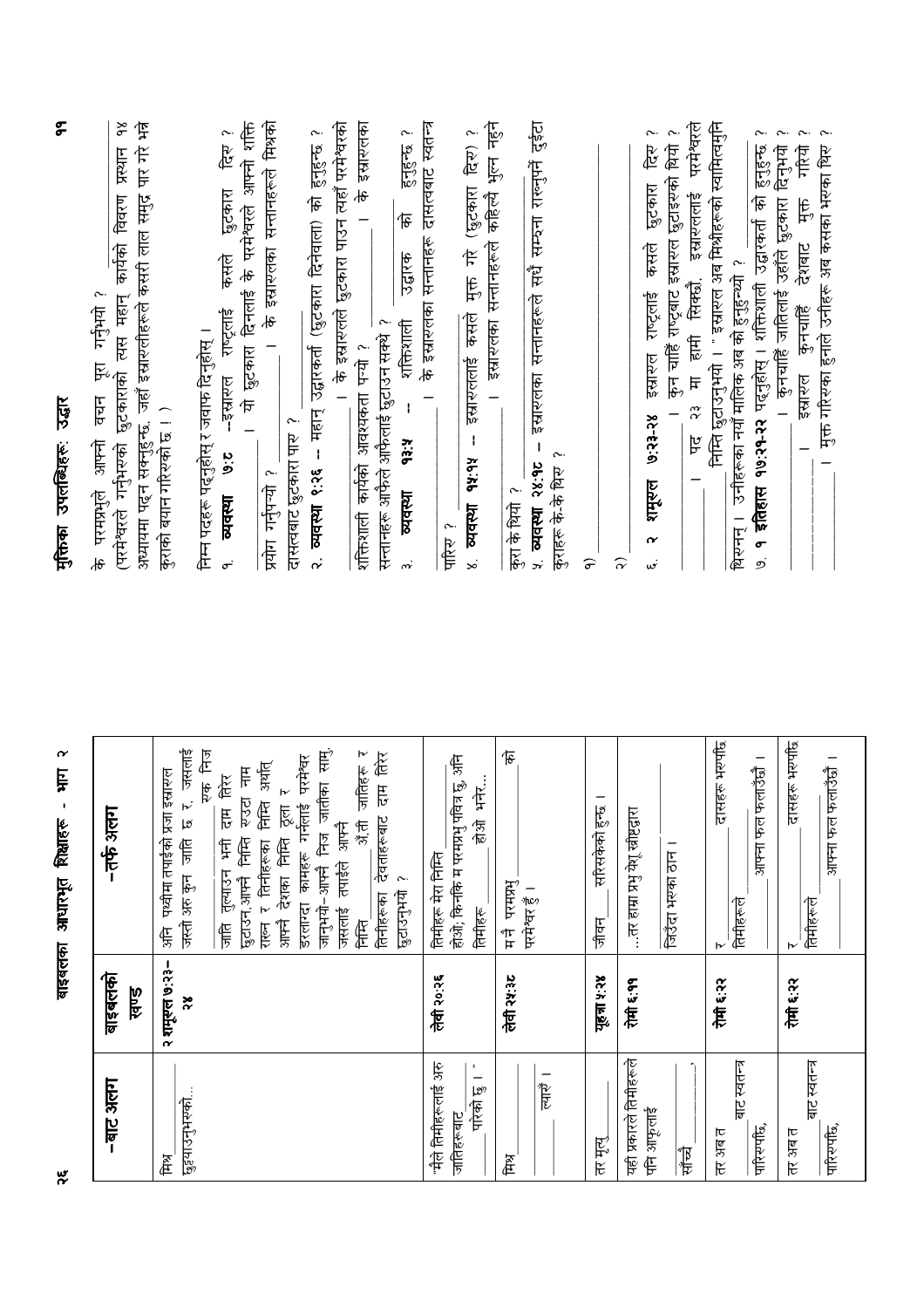| $\boldsymbol{\gamma}$<br>Ę<br>बाइबलका आधारभूत शिक्षाहरू<br>$\widetilde{\sigma}$                                                                                                               | $\tilde{\bm{x}}$<br>मुक्तिका उपलब्धिहरू पवित्रीकरण                                                                                                                                                                                                   |
|-----------------------------------------------------------------------------------------------------------------------------------------------------------------------------------------------|------------------------------------------------------------------------------------------------------------------------------------------------------------------------------------------------------------------------------------------------------|
| $\overline{\mathbb{F}}$<br>उनीहरू कहिलेसम्मका निम्ति उहाँका भरग्का<br>(पद २२)                                                                                                                 | प्रति दिन पवित्र जीवन बिताऔं भन्ने अपेक्षा परमेश्वर गर्नुहुन्न कारण हामीले त्यसो<br>(ठिक कि बेठिक)<br>गर्ने सक्देनौ भनी उहाँ जानुहुन्छ ।                                                                                                             |
| مح<br>के उहाँले उनीहरूलाई दासत्वबाट छुटाउनुभयो<br>परमप्रभुले इस्रारूललाई कुनचाहिँ देशदेखि छुटाउनुभयो<br>مد<br>نما<br>मिका                                                                     | २ तिमोथी २:१९ अनुसार कसैले आफू खीड़ियन भरूको दाबी गर्छ भने उसले के<br>कुन-कुन<br>गर्नुपर्छ ?                                                                                                                                                         |
| माथिका ट ओटा खण्डहरूको अध्ययनबाट हामीले इस्रारूलको छुटकारा सम्बन्धी<br>- चिम्नलिखित तथ्यहरू सिकेका चौ                                                                                         | 厉<br>乍<br>व्यक्तिहरू सॉच्चे उहॉका हुन् भनी के प्रभु जात्रुहुन्छ ?<br>पद २१ मा हामी सिक्खौ खोष्टियन रुउटा आदरको भाँडो बत्रुपर्छ,<br>(अलग गरिसको),                                                                                                     |
| हनुहन्थ्यो ।<br><b>तथ्य १</b> -- इस्रारूलका उद्घारकर्ता                                                                                                                                       | तपाईको मालिक तथा स्वामी को हुनुहुन्छ ?<br>खाना खाने बेला तपाई कस्तो थाल प्रयोग गर्नुहुन्छ,<br>$\frac{1}{\sqrt{2}}$<br>काममा आउने                                                                                                                     |
| २ -- उनीहरूले छुटकारा पाउनु अघि, इस्रारूलका सन्तानहरू मिश्रदेशमा<br>थिरु ।<br>हू                                                                                                              | ।   हामी यदि अशुद्ध र फोहोर भाँडा छौ भने के<br>मैलाबाट<br>हाम्रा मालिक तथा प्रभुको काममा आउने हुन्छौ होला ?<br>सफा कि फोहोर ?                                                                                                                        |
| द्वारा इस्रास्लेले छुटकारा पारु<br><b>तथ्य ३</b> -- परमेश्वरको शक्तिशाली                                                                                                                      | ly<br>E<br>त्यसैले, २ कोरिन्थी ७:१ अनुसार, हामीले शरीर र आत्माका<br>आफूलाई                               पारौ र परमैश्वरको  डरमा                                                                                                                     |
| सन्तानहरू<br>इस्रास्लका<br>। क्षेप्त क्र<br><b>तथ्य ४ -- उ</b> र्नीहरूले छुटकारा पारुको दिनदेखि,<br>सदासंवदाका निमि                                                                           | पारौँ । " (शब्दार्थ: "परमे°वरको डर मात्रु" = उहाँलाई मन नपनें कुनै पनि काम गर्न<br>_का निम्ति धार्मिकता (सही हिंडाइ, सही सोचाइ, सही<br>डराउनु ।   (भाग १, पृष्ठ १० मा हेर्नुहोस्) ।   अनि हामी हाम्रा अङ्गहरूलाई दासका<br>सिपमा                      |
| चारओटा तथ्यहरू देख्न सकिन्छ ।  यी चारओटा तथ्यहरूलाई यसरी व्यक्त गर्न<br>त्वसरी नै खीष्टमा विश्वास गर्ने व्यक्तिले पारुको छुटकाराको सवालमा पनि विनै<br>सकिन्छः                                 | निम्ति आफ्ना फल फलाउन सक्खी (रोमी ६:२२) ।  साथै हामी यी दुई कुराको<br>(हिब्रू १२:१४) । (शब्दार्थः<br>╔<br>बोली, सही गराइ) को वशमा सुम्पन सक्छौ (रोमी ६:१९) र<br>"पछि लाग्नु" = "दगुर्दै पछ्याउनु, खेद्दै पछ्याउनु") ।<br>पछि लाग्न सक्छौ, मेलमिलाप र |
| १) महान् उद्धारकर्ता २) क्रूर दासत्व ३) शक्तिशाली कार्य ४) नयाँ मालिक                                                                                                                         | ठिक कि बेठिक:                                                                                                                                                                                                                                        |
| विश्वासीको छुटकारा (रुफेसी १७)                                                                                                                                                                | प्रत्येक विश्वासीको रण्क पवित्र बोलावट छ ।                                                                                                                                                                                                           |
| <u>१) महान् उद्घारकर्ता</u>                                                                                                                                                                   | परमेश्वरको आज्ञा छ, हाम्रो हिंडाइ हाम्रो बोलावट जत्तिकै पवित्र<br>प्रत्येक विश्वासीको हिँडाइ पवित्र हुन्छ ।                                                                                                                                          |
| 信任<br>$6.99 - 92)$ ?<br>परमेश्वरका<br>हाम्रा निम्ति अनन्त छुटकारा प्राप्त गर्नुभयो (हिब्रू<br>हामीलाई<br>कसले<br>कसले                                                                         | होस् (रुफेसी ४:१) ।                                                                                                                                                                                                                                  |
| (Terry):<br>छूटाउन्मयो (प्रकाश १:८-९) ?                                                                                                                                                       | ४. तथ्य ४ -- बाइबलीय अलगपनताका दुई पक्षहरू                                                                                                                                                                                                           |
| । हामीलाई<br>। हामीलाई छुटकारा दिनलाई परमेश्वरले कसलाई<br>$3:93)$ ?<br>छुटकारा दिनुभयो (गलाती<br>१ पत्रुस १:१८-१९ बाट पत्ता लगाउनुहोस्)<br>श्रापबाट कसले<br>थुमा को हुनुहुन्छ ?<br>व्यवस्थाको | $\overline{q}$ ) $\overline{q}$ and $\overline{q}$<br>२) -तर्फ अलग                                                                                                                                                                                   |
| । हामीलाई<br>। कसले हामीलाई स्वतन्त्र<br>पार्न सक्नुहुन्छ (यूहचा ट:३६) ?<br>पठाउनुभयो (गलाती ४:४-५) ?                                                                                         |                                                                                                                                                                                                                                                      |

 $\frac{1}{\alpha}$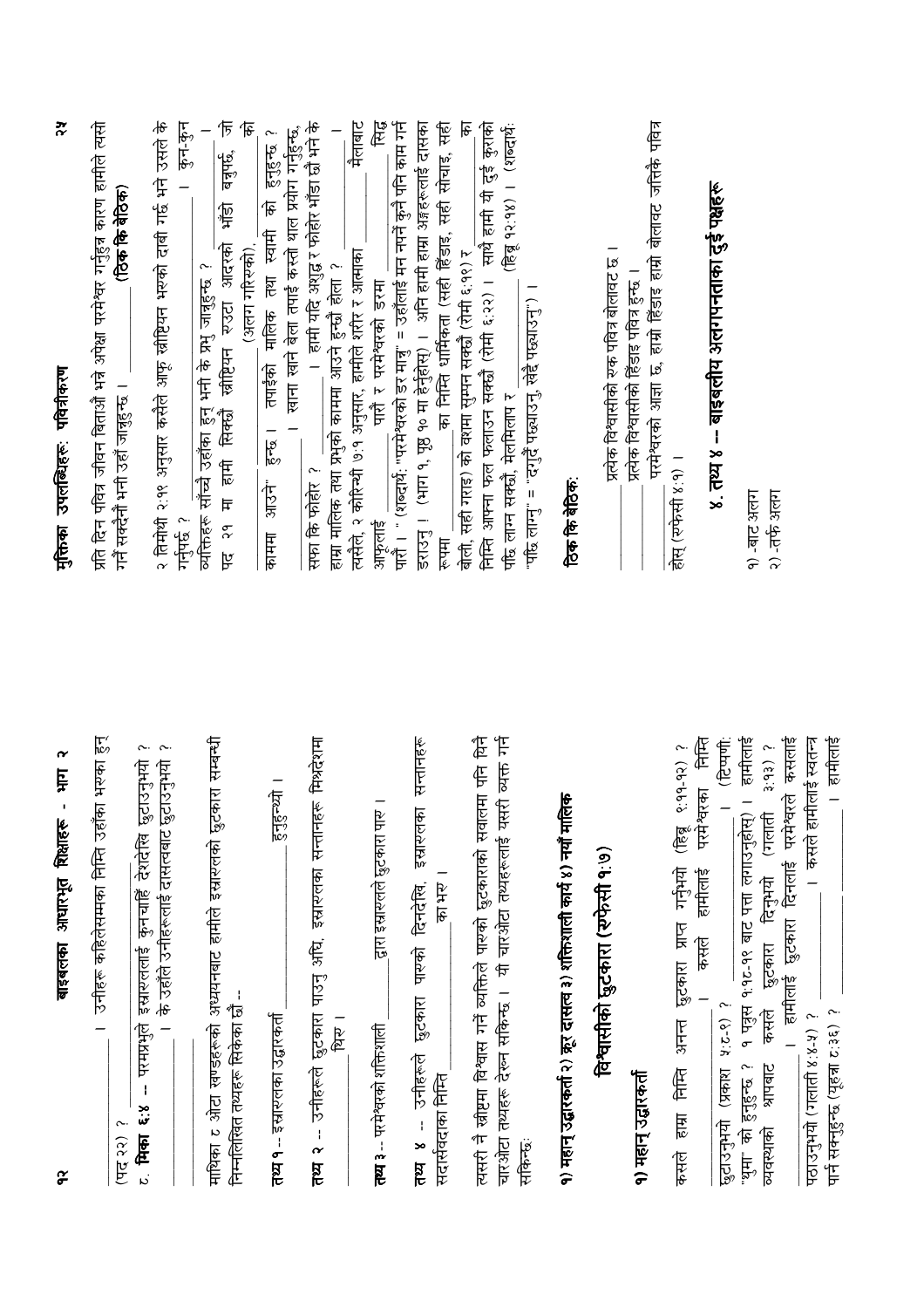| सबै अधर्मबाट छुटकारा दिनालाई कसले आफैलाई हाम्रा निम्ति दिहाल्नुभयो<br>यसकारण,<br>हाम्रा महान् उद्घारकर्ता को हुनुहुन्छ ?<br>(तीतस २:१३-१४)         |
|----------------------------------------------------------------------------------------------------------------------------------------------------|
| २) क्रूर दासल                                                                                                                                      |
| (यूहत्रा ट:३१) ?<br>चेलाले के गर्दछ<br>信<br>खोष्टको                                                                                                |
| ।   मानिसलाई स्वतन्त्र पार्ने कुरा के<br>१) यहचा १७:१७<br>रात्य के हो ?<br>हो (यूहचा ट:३२) ?                                                       |
| $\frac{1}{6}$<br>98.8<br><b>E:33</b> मा<br>२) यहचा<br>यहन्ना<br>अनुसार?<br>अनुसार ?                                                                |
| । प्रभु येशूले पद<br>हो। " त्यसैले.<br>३४ मा भन्नुभयो, "जसले पाप गर्छ, त्यो पापको<br>यहूदीहरूले आफूलाई दास ठान्थे ?                                |
| का दास थिए।<br>आफूलाई स्वतन्त्र ठात्रे यहूदीहरू वास्तवमा                                                                                           |
| पापको दासत्वबाट हामीलाई छुटाउन सक्नुहुने रुउटै मात्र व्यक्ति को हुनुहुन्छ (पद<br>। रोमी ६:१७ अनुसार,<br>$\frac{3}{2}$ ?                            |
| -<br>包<br>包<br>मुक्ति पाउनु अघि हामी                                                                                                               |
| गलाती ३.१३ अनुसार, खीष्टले हामीलाई कुनचाहिँ कुराबाट छुटकारा दिनुभरुको<br>व्यवस्थाको श्राप<br>$\overline{a}$<br>.ب<br>لگا                           |
| गलाती ३:१० मा उल्लेख छ ।  रुउटा व्यक्तिले पापको दास भरूर व्यवस्थाको                                                                                |
| पापको बन्धनमा रहेको व्यक्तिले दस आज्ञा नबिराइकन<br>कि सक्देन ?<br>कुराहरूलाई पालन गर्न सक्छ<br>पुस्तकमा भरूका सबै<br>$\qquad \qquad -$             |
| । व्यवस्थाका पवित्र मागहरू यस प्रकार छन्:<br>पालन गर्नु सम्भव छ ?                                                                                  |
| "व्यवस्थाले भनेका सबै कुराहरू पालन गर्यौ भने तिमी बाँच्नेछौ । व्यवस्थाले<br>भनेका सबै कुराहरू पालन गरनौ भने तिमी मनेंछौ । " पापका दास भरुका हुनाले |
| हामीले सिद्ध रूपमा व्यवस्था पालन गर्ने सक्दैनौ र त्यसैले हामी मृत्युको श्रापर्मुनि                                                                 |
| परेका छौ ।  तरैपनि, हाम्रा रुक महान् उद्घारकर्ता हुनुहुन्छ जसले हामीलाई<br>बचाउने हेतुले हाम्रो मृत्युदण्डको श्राप अफिले बोक्नुभयो (गलाती ३.१३) ।  |
| ३) शक्तिशाली कार्य                                                                                                                                 |
| हाम्रो उद्धार (छुटकारा) सम्भव गराउन परमेश्वरले रुउटा शक्तिशाली कार्य गर्नु                                                                         |
| 耳 のず 存分す<br>आवश्यक थियो ।   परमेश्वरको यो महान् कार्यको बयान १ पत्रुस १:१८-१९ मा छ ।<br>छुटकारा दिलायी ?<br>हामीलाई<br>कुराले<br>कुनचाहि           |
|                                                                                                                                                    |

| .म रुक पवित्र जन हुँ र परमेश्वरले मलाई पवित्र<br>ठिक कि बेठिक:                                                                                                                                                                                                                                                                                                                                                                                          |
|---------------------------------------------------------------------------------------------------------------------------------------------------------------------------------------------------------------------------------------------------------------------------------------------------------------------------------------------------------------------------------------------------------------------------------------------------------|
| बोलावटले उहाँकहाँ बोलाउनुभरुको हो भनी म जान्दछु ।  उहाँको अनुग्रहले म                                                                                                                                                                                                                                                                                                                                                                                   |
| रुक पवित्र र अलग (फरक) जीवन बिताउन चाहन्छु ताकि म उहाँको, अर्थात्<br>मलाई प्रेम गर्ने र मेरो निम्ति मर्नुहुने परमेश्वरको पुत्रको हुँ भनी सबैले जानून् ।                                                                                                                                                                                                                                                                                                 |
| पवित्र बोलावटको योग्य चालमा हिंड्दैनौ ।  हामी पवित्र जनहरू हौ, तापनि हामी<br>ठूलो समस्या त्यसबेला आउँछ जब हामी रुफेसी ४:१ लाई उल्लङ्न गर्छौ र हाम्रो<br>दिनहुँ नै पवित्र जनहरूरै हिंड्दैनौ ।  यस तथ्यलाई चित्रमा हेरौं -                                                                                                                                                                                                                                |
| $\blacksquare$<br>बोलावटको तुलनामा जीवन हत्तुको                                                                                                                                                                                                                                                                                                                                                                                                         |
| <u> प कोरिन्यी प पप पश</u><br><b>9 कोरियो ३.१-४</b><br>$q = \frac{1}{2}$<br><b>Arthur</b><br>E<br>० थेस्स ४:७<br>$\alpha$ fin $\alpha$                                                                                                                                                                                                                                                                                                                  |
| हाम्रो बोलावट कहिल्यै बदलिँदैन भन्ने कुरा माथिका दुईटा चित्रहरूलाई तुलना गरेर<br>$\sim$<br>مح<br>$\frac{\widehat{\mathbf{c}}}{\widehat{\mathbf{c}}}$<br>$\widehat{e}$ .<br>को हुनुहुन्छ (१ कोरिन्थी<br>कहिल्मे बदलिनुहुन्छ (मलाकी<br>बालाउनुहुने<br>辰<br>हामीलाई<br>$\frac{1}{6}$<br>सकिन्छ ।<br>रू<br>क                                                                                                                                                |
| यस शब्दको माने के<br>$\sigma$<br>तपाईको जीवनको निम्ति परमेश्वरको इच्छा के हो भन्ने कुरालाई स्फै शब्दमा<br>हो? (यस अध्ययनको तथ्य १ मा हेरेर ठिक जवाफ पत्ता लगाउन सक्नुहुन्छ):<br>—<br>थेस्सलोनिकी ४:३ मा बताइरुको छ:                                                                                                                                                                                                                                     |
| (ग) प्रभुको निम्ति अलग गरिनु, अलग हुनु<br>सदाको लागि परमेश्वरको सन्तान बन्नु<br>(क) पापरहित हुनु<br>(ख) धर्मी ठहरिनु<br>টি                                                                                                                                                                                                                                                                                                                              |
| वास्तविक हुनेछ (रुफेसी १:१४ र ४:३०)?<br>"परमेश्वरले हरेक<br>? । हामीले दिन<br>विश्वासीको निम्ति चाहनुहुने कुरा" भन्ने बुर्दिन्छ । १ पत्नुस १.१४-१६ अनुसार<br>अनुभवस्ति मिल्छन्<br>कुनचाहिं उत्तर हाम्रो उद्घारको<br>१ थेस्सलोनिकी ४:३ मा "परमेश्वरको इच्छा" भन्नाले<br>कुराहरू विश्वासीको वर्तमान<br>-<br>परमेश्वर हाम्रो जीवन कस्तो भरूको चाहनुहुन्छ<br>$\mathbb{F}$<br>चरणको दिनदेखि<br>उपर्युक्त सूचीका कुन-कुन<br>(क,ख,ग,घ मध्ये तीनओटा):<br>अन्तिम |

#### र्गुक्तिका उपलब्धिहरू: उद्धार

 $\frac{8}{3}$ 

बाइबलका आधारभूत शिक्षाहरू - भाग २

 $\tilde{c}$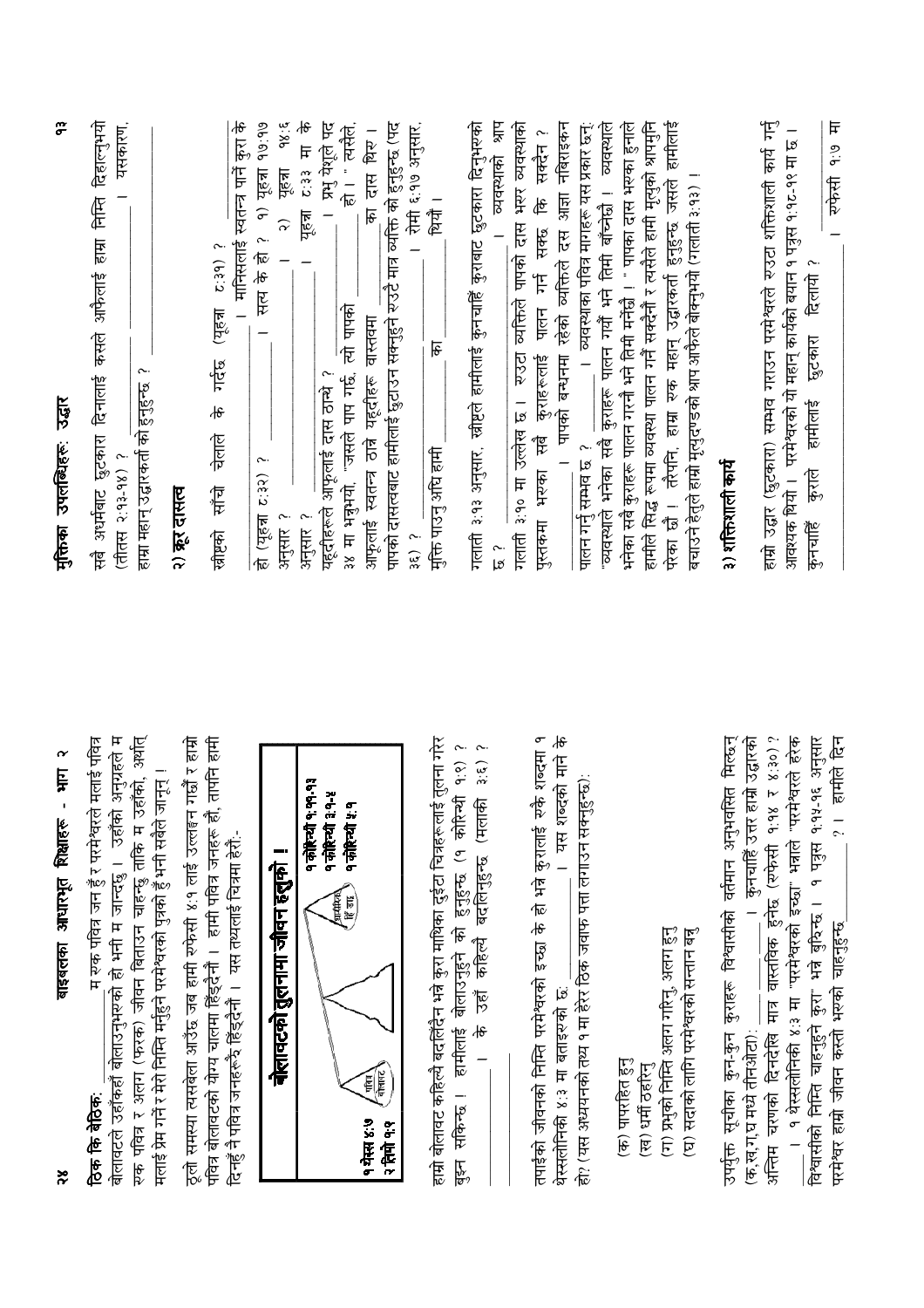| $\boldsymbol{\alpha}$<br>Ę<br>$\mathbf{r}$<br>बाइबलका आधारभूत शिक्षाहरू<br>$\frac{8}{5}$                                                                                                                                                                                                                                                                                                                                                                                                                             | $\tilde{\alpha}$<br>मुक्तिका उपलब्धिहरू: पवित्रीकरण                                                                                                                                                                                                                                                      |
|----------------------------------------------------------------------------------------------------------------------------------------------------------------------------------------------------------------------------------------------------------------------------------------------------------------------------------------------------------------------------------------------------------------------------------------------------------------------------------------------------------------------|----------------------------------------------------------------------------------------------------------------------------------------------------------------------------------------------------------------------------------------------------------------------------------------------------------|
| १ यूहत्रा २:२) ।  हाम्रा मुक्तिदाताले क्रूसमा पूरा गर्नुभरूको महान् कार्यले गर्दा नै<br>हामीले पापको दासत्वबाट छुटकारा पारुका हो ।  पुरानो निमयका पशु बलिहरू<br>द्वारा छुटकारा पारुका<br>'रगत'' ले हामीलाई उहाँ संसारका पापहरूका निम्ति मर्नुहुँदा कलवरीको क्रूसमा<br>चढाइरुको त्यो महान् बलिदानको सम्ठना गराउँछ (यूहत्रा १:२९: १ तिमोथी २:६ र<br>हो । स्नीष्टको<br>.दारा परमेश्वरका निम्ति किनेर छुटाउनुभरुको<br><u>श्:९ मा हामी सिक्खौ, स्त्रीष्टले हामीलाई</u><br>हामी सिक्खें, हामीले<br><u> Lauki</u><br>一<br>标 | $\overline{\mathcal{F}}$<br>$\hat{\vec{z}}$<br>थपेपछि तराजु बराबरमा आउनेछ र<br>बन्नेछ?<br>के तराजुमा २ किलो ढक बराबरको नुन छ?<br>के नुनको मात्रा २<br>कति किली<br>"पोग"<br>योग्य<br>ढकको<br>तुकको<br>क्रिले<br>$\mathsf{F}$<br>٩<br>Ę,<br>卡仔<br>यस चित्रलाई अध्ययन गरौ ।<br>有令                           |
| परमेश्वरका थुमा हाम्रा प्रभु येशू खीष्टको सिद्ध र अन्तिम बलिदानको चित्रण थिरु<br>(हिब्रू ९: १२-१४ र १०:३-१२) । ती सबै बलिदानहरूले रुक दिन कलवरी क्रूसमा<br>चढाइने सिद्ध बलिदानलाई औल्याइरहेका थिरु ।  त्यसबेला नै उद्धारको शक्तिशाली<br>हाम्रो उद्धारको<br>कार्य सम्पन्न भयो जब प्रभु येशू हाम्रा पापहरूका निम्ति मर्नुभयो ।<br>मूल्य खीष्टले आफ्नै अनमोल रगतद्वारा तिर्नुभयो ।<br>४) नयाँ मालिक                                                                                                                     | ? । यस तथ्यलाई<br>त्यसैले, हाम्रो पवित्र<br>"योग्य चालमा हिंड्नु" भन्नुको अर्थ हो, हाम्रो<br>हाम्री बोलावट कस्तो<br>जीवन हाम्रो बोलावटसँग मेल खानु अथवा बराबर हुनु !<br>बोलावटलाई कस्तो किसिमको जीवन सुहाउँछ<br>किसिमको बोलावट हो (२ तिमोथी १.९)<br>रुफेसी ४:१ लाई फेरि विचार गरौँ ।<br>चित्रमा हेरों -- |
| का मिति<br>ᅙ<br>किनेर छुटाउनुभरुको हो। यसकारण हामी<br>प्रकाश ५:९ अनुसार खीष्टले हामीलाई                                                                                                                                                                                                                                                                                                                                                                                                                              | बराबर                                                                                                                                                                                                                                                                                                    |
| 贾<br>निम्ति शुद्ध पार्नलाई उहाँले<br>बाट छुटकारा दिनलाई र असल-असल कामहरूमा जोशिली<br>हामीलाई<br>राष्ट्र<br>छौ । तीतस २:१४ मा हामी सिक्छौ,<br>भरूको रुउटा विशेष जातिलाई<br>मस्का                                                                                                                                                                                                                                                                                                                                      | ्मवित्र<br>चालचलन्<br>्मविन्न<br><b>बाला</b> वट्                                                                                                                                                                                                                                                         |
| 信心<br>आफैलाई हाम्रा निम्ति दिहाल्नुभयो । रोमी ६:२२ पद्नुहोस् । छुटकारा पारुको<br>भरण्का छौ । यो कस्तो<br>$\overline{R}$<br>, tõ<br>बाट स्वतन्त्र पारिस्का<br>$\overline{\overline{\epsilon}}$<br><b>THE</b><br>हुनाल                                                                                                                                                                                                                                                                                                 | १ घेस्सलोनिकी ४:३<br>एकेसी ४:१<br>१ थेस्सलेनिकी ४:७<br>२ तिमोथी १:९                                                                                                                                                                                                                                      |
| हिब्रू ९.१२ अनुसार, हाम्रो यो अचम्मको छुटकारा कहिलेसम्म<br>(तुलना गर्नुहोस्<br>कायम रहनेछ ?<br>असल दासल ।                                                                                                                                                                                                                                                                                                                                                                                                            | सबै विश्वासीहरू पवित्र हुन् ।   विश्वासीले<br>ठिक कि बेठिक                                                                                                                                                                                                                                               |
| इतिहास १७:२१-२२, "सदार्सवदाको निम्ति") ।                                                                                                                                                                                                                                                                                                                                                                                                                                                                             | जीवन बिताउनुपर्छ ।                                                                                                                                                                                                                                                                                       |
| निम्न तालिकामा इस्रारूलको छुटकारा र खीष्टमा भरूको विश्वासीको छुटकाराको<br>तुलना गर्नेछी                                                                                                                                                                                                                                                                                                                                                                                                                              | त्यसैले रुक विश्वासीले<br>विश्वासीहरू अलग गरिसका छन् ।<br>जीवन बिताउनुपर्छ                                                                                                                                                                                                                               |
|                                                                                                                                                                                                                                                                                                                                                                                                                                                                                                                      | के रोममा भरुका सबै विश्वासीहरूलाई "पवित्र जनहरू" भनेर जनाइरुको छ (रोमी<br>के रुफेसीका विश्वासीहरूलाई "पवित्र जनहरू" भनी सम्बोधन गरिरुको थियो<br>?। के उनीहरू पवित्र जनहरू भरुका हुनाले<br>$\overline{1}$<br>पवित्र जनहरूरै हिंड्न जिम्मेवार थिरु (रुफेसी ४:३)<br>(स्फेसी १.१)                            |
|                                                                                                                                                                                                                                                                                                                                                                                                                                                                                                                      | ? । के वृद्ध स्त्रीष्टियन<br>स्त्रीहरूले पवित्र जीवन बितासको परमेश्वरले अपेक्षा गर्नुहुन्छ (तीतस २:३)?<br>के उनीहरूले पवित्र जीवन बितारुको परमेश्वरले<br>अपेक्षा गर्नुहुन्थ्यो (रोमी १६:२)<br>$\frac{1}{2}$<br>$\widehat{e}$ . $\widehat{e}$                                                             |

बाइबलका आधारभूत शिक्षाहरू - भाग २

 $\approx$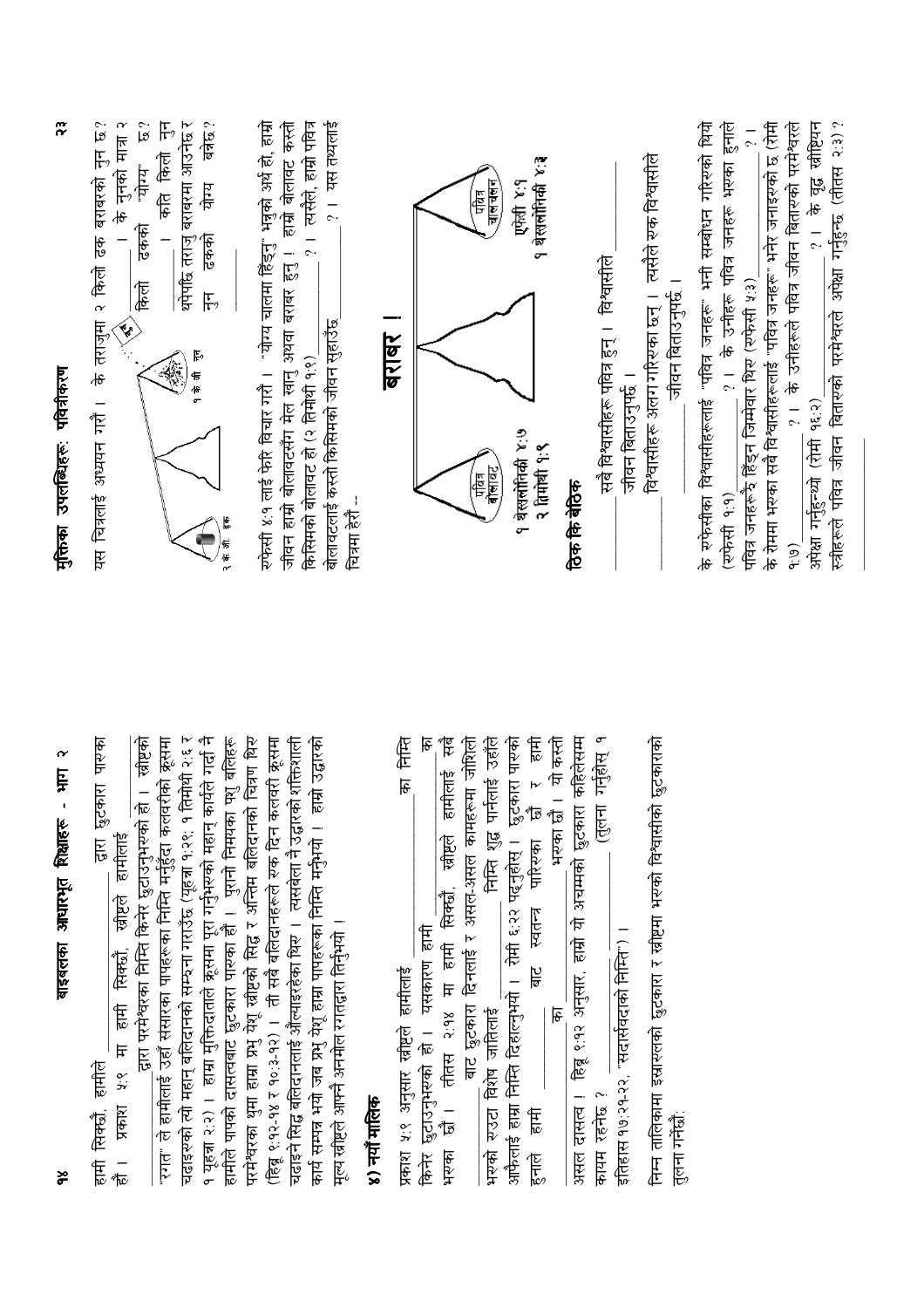| (ग) हरेक विश्वासी अलग हुन्छ                                                                                                                                                                                                                   |                                                                                                                                                                |                                                                                                                  |
|-----------------------------------------------------------------------------------------------------------------------------------------------------------------------------------------------------------------------------------------------|----------------------------------------------------------------------------------------------------------------------------------------------------------------|------------------------------------------------------------------------------------------------------------------|
| (घ) हरेक विश्वासीलाई फरक तुल्याइरण्को छ                                                                                                                                                                                                       | इस्रास्त्                                                                                                                                                      | विश्वारी                                                                                                         |
| (च) हरेक विश्वासी रण्क पवित्र जनकै जिउँछ<br>(ङ) हरेक विश्वासी पवित्र जीवन बिताउँछ                                                                                                                                                             |                                                                                                                                                                | १) महान उद्धारकर्ता                                                                                              |
|                                                                                                                                                                                                                                               | <b>परमप्रभुद्वारा</b> इस्रारुलले छुटकारा<br>पाया ।                                                                                                             | प्रभु येशू खीष्टद्वारा विश्वासीले छुटकारा<br>-<br>सि                                                             |
| <b>Held</b><br>तथ्य ३ – – अफू अलग गरिसको हुनाले हरेक विश्वासी सक पवित्र<br>बिताउन जिम्मेवार छ                                                                                                                                                 | $\widehat{\widetilde{\phantom{w}}}\hspace{0.1in}$                                                                                                              | कर दासल                                                                                                          |
| यसको मतलब, पवित्र जन पवित्रतामा जिउनुपर्छ ।  परमेश्वरतर्फ अलग गरिरुका<br>हुनाले हामीले अलग जीवन बिताउनुपर्छ ।                                                                                                                                 | इस्रारुल मिश्रको दासत्वबाट छुटाइयो ।                                                                                                                           | विश्वासी पापको दासत्वबाट छुटाइयो ।                                                                               |
| रुफेसी ४:१ मा यी शब्दहरू पाउँछौ -- "यसकारण म, प्रभुको कैदी,                                                                                                                                                                                   |                                                                                                                                                                | ३) शक्तिशाली कार्य                                                                                               |
| तिमीहरूलाई<br>त्पसेको योग्य<br>ts<br>बिन्ती गर्दछुः जुन बोलावटले तिमीहरू<br>चालमा                                                                                                                                                             | पऱ्यो. अर्थात् लाल समुद्रको आश्वर्यकर्म<br>इस्रास्लले छुटकारा पाउन परमेश्वरको<br>रण्डटा शक्तिशाली कार्यको आवश्यकता                                             | पऱ्यो, अर्थात् कलवरीको क्रूस (१ पत्रुस<br>रुउटा शक्तिशाली कार्यको आवश्यकता<br>विश्वासीले छूटकारा पाउन परमेश्वरको |
| उहाँले हामीलाई<br>स्रीष्टमा विश्वास गर्नेहरूको बोलावट ज्यादै महान् छ ।                                                                                                                                                                        | 1 (26 Elbert)                                                                                                                                                  | $1 (36 - 26.6)$                                                                                                  |
| बचाउनुहुँदा परमेश्वरले हामीलाई अलग गर्नुभयो र आफूकहाँ बोलाउनुभयो ।   १<br>$\tilde{\vec{z}}$<br>कोरिन्धी                                                                                                                                       | $\hat{\infty}$                                                                                                                                                 | नया मालिक                                                                                                        |
| । बाइबलले<br>यस अचम्मको बोलावटलाई तीन प्रकारले बयान गरेको छ ।  हामी विश्वासीहरूको<br>कुन कुरामा बोलाइरुका<br><u>१:९ अनुसार हामी</u>                                                                                                           | सदासर्वदा परमेश्वरको निजी प्रजा बन्नलाई  <br>इस्रारूललाई छुटकारा दिइरुको थियो (१<br>इतिहास १७:२१-२२) ।                                                         | बन्नलाई विश्वासीलाई छुटकारा दिइरुको<br>सदासर्वदा परमेश्वरको निजी सम्पत्ति<br>हो (१ कोरिन्थी ६:२०; तीतस २:१४;     |
| (हिब्रु ३:१) र<br>(फिलिपी ३:१४), स्व<br>बोलावट उ                                                                                                                                                                                              |                                                                                                                                                                | प्रकाश ५:९; हिब्रू ९:१२) ।                                                                                       |
| योग्य चालमा<br>_(२ तिमोथी १:१) बोलावट हो ।   १ थेस्सलोनिकी ४:७ अनुसार,<br>हामीलाई       केका       निम्ति       बोलाउनुभरुको       हो <i>?</i><br>। के हामी आफ्नो पवित्र बोलावटको<br>हिंड्नु परमेश्वरको इच्छा हो (रुफेसी ४:१) ?<br>परमेश्वरले | उद्घारको व्यक्तिगत तथा व्यावहारिक पक्ष                                                                                                                         |                                                                                                                  |
| रुफेसी ४:१ मा "योग्य" भनेर अनुवाद गरिसको ग्रीक शब्द "जोरूनु" भन्ने शब्दबाट                                                                                                                                                                    |                                                                                                                                                                |                                                                                                                  |
| आरुको हो ।   जोरूनलाई तराजु प्रयोग गरिन्छ जसको रुकातिर ढक राखिन्छ भने<br>अर्कांतिर जीविने बस्तु (अन्न, फलफूल आदिने बस्तु (अन्न) । जब तब                                                                                                       | १) म अब प्रभु येशू स्त्रीष्टको हुँ ।   १ कोरिन्थी ६:२० बाट म थाहा पाउँछु,  ममाथि<br>खीष्टको पूर्ण स्वामित्व छ किनकि उहाँले मलाई<br>यसकारण, मेरो पैसा कसको हो ? | मेरा सम्पत्ति (घर, सवारी                                                                                         |
| " भन्ने शब्दले<br>जोरूनेमा ठिक मात्रा राखिरुको छ भन्ने थाहा हुन्छ ।  त्यसैले "योग्य<br>बराबर हुनु भन्ने अर्थ दिन्छ ।                                                                                                                          | साधन, लुगाफाटा, आदि) कसका हुन् ?<br>一后<br>कसको                                                                                                                 | । मेरो शरीर<br>心厄<br>कसको<br>समय<br>F                                                                            |
|                                                                                                                                                                                                                                               | २) १ कोरिन्थी ६:२० पद्नुहोस् ।  दाम तिरेर किनिरुको हुनाले (१ पत्रुस १:१८-१९)<br>अनि खीष्टले मलाई आफ्नै निम्ति छुटकारा दिनुभरुकोले,  मेरो सर्वोपरि कर्तब्य के   |                                                                                                                  |

मुक्तिका उपलब्धिहरू: उद्धार

 $\tilde{\sigma}$ 

 $\widetilde{\mathbf{r}}$ 

बाइबलका आधारभूत शिक्षाहरू - भाग २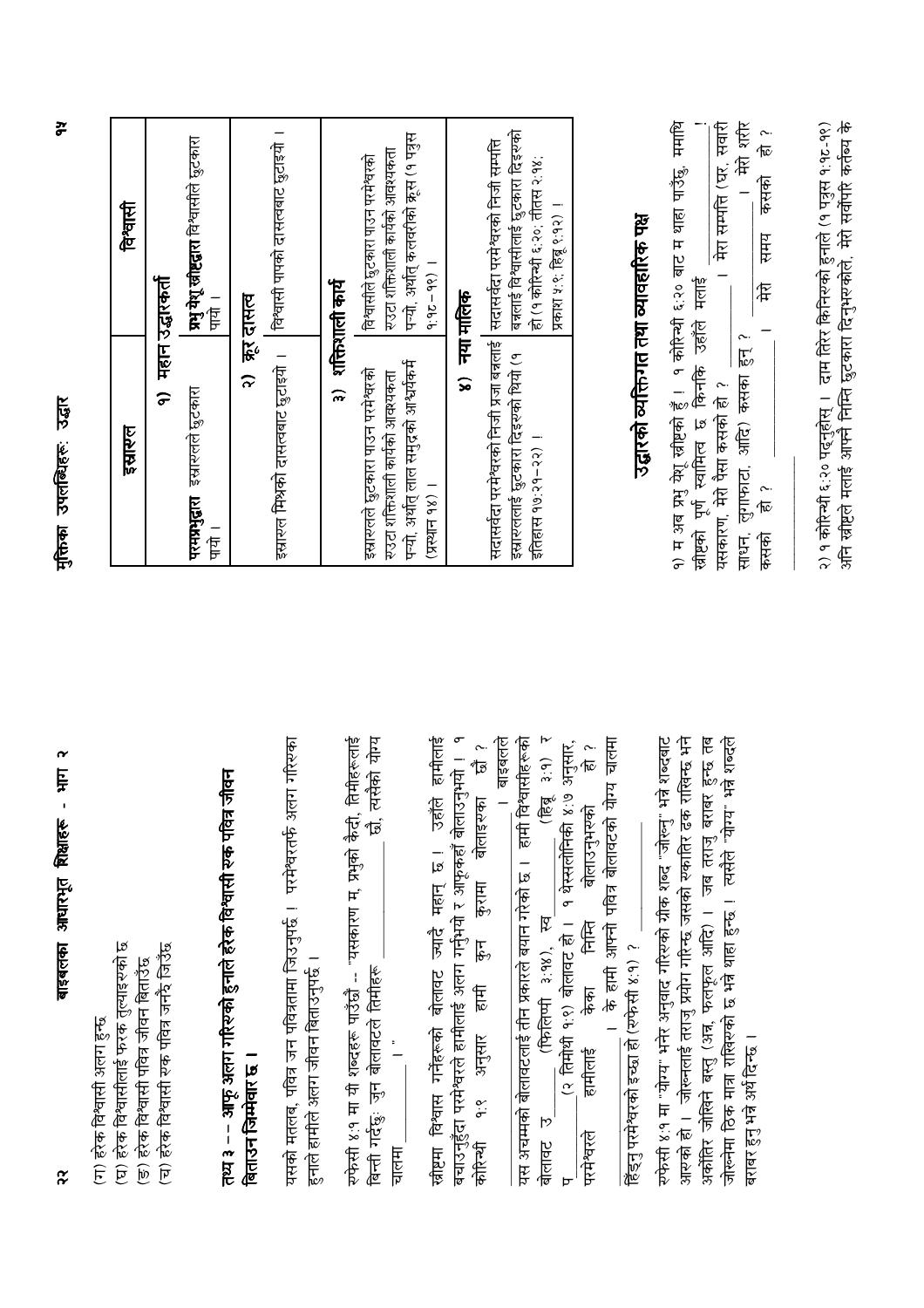| $\boldsymbol{\alpha}$<br>Ę<br>$\mathbf{I}$<br>बाइबलका आधारभूत शिक्षाहरू<br>یچ                                                                                                                                                    | $\tilde{\mathbf{r}}$<br>मुक्तिका उपलब्धिहरू पवित्रीकरण                                                                                            |
|----------------------------------------------------------------------------------------------------------------------------------------------------------------------------------------------------------------------------------|---------------------------------------------------------------------------------------------------------------------------------------------------|
| $\sim$<br>卮                                                                                                                                                                                                                      | ।  कलस्सी ३:१२ अनुसार हरेक विश्वासीको बरिमा<br>بہ<br>لگا<br>शब्दहरूले बयान गरिसको<br>३:१ मा विश्वासीहरूलाई कुनचाहिँ<br>$\sharp$<br>$\mathbb{R}^6$ |
| यहृदा<br>३) छुटकारा पारूको हुनाले म अब प्रभु येशू खीष्टको प्रेमको दास हुँ<br>पढ्नुहोस् ।                                                                                                                                         | तीनओटा कुराहरू सत्य छन् ।   हरेक विश्वासी १) परमेश्वरका                                                                                           |
| भनी परिचय दिन्छन् (हेर्नुहोस् फिलेमोन १:१; तीतस १:१ याकूब १:१ र २ पत्रुस<br>यहृदाले आफूलाई                                                                                                                                       | पत्रुस २:९ मा हरेक विश्वासीको बारेमा अरु चार सत्य कुराहरू सिक्छौ ।  हामी<br>विश्वासीहरू निम्नअनुसार भरण्का छौ –                                   |
| १:१) । छुटकाराद्वारा तपाई स्वतन्त्र पारिनुभयो साथै तपाई रुक दास पनि<br>बन्नुभयो । । यो दासत्व उदेकको छ । । म रगतद्वारा किनिरुको  हुँ  र  म<br>अब प्रेमले बॉधिरुको छु ।   कोही पनि पूर्ण रूपमा स्वतन्त्र हुँदैन ।   रुक व्यक्ति य | हिं<br>$\sigma$ <sup>:</sup>                                                                                                                      |
| रुफेसी ६:५ र कलस्सी ३:२२ अनुसार, आफ्नो मालिकप्रति<br>त पापको दास हुन्छ या त खीष्टको ।  तपाई कुन खाले दास बन्न चाहनुहुन्छ                                                                                                         | हरेक विश्वासी<br>समाज (हामी<br>ি<br>स्उटा राजकीय                                                                                                  |
| 心恼<br>$\frac{1}{6}$<br>दायित्व<br>प्रमुख<br>दासको                                                                                                                                                                                | पूजाहारी हौ अनि हामीले परमेश्वरलाई हिब्रू १३:१५-१६ मा उल्लेखित<br>बलिदानहरू चढाउन सक्छौ)                                                          |
| हि<br>(तुलना गर्नुहोस् १ पत्रुस्र २:१८) ।<br>- - - - - - - - - - - - - - -<br>तपाईको मालिक र प्रभु को हुनुहुन्छ ?<br>उहाँप्रति तपाईको जिम्मेवारी के हो ?                                                                         | निज प्रजा (अर्थात् उहाँकै प्रजा -- हेर्नुहोस्, तीतस २:१४) ।<br>信<br><b>1260</b><br>$\vec{r}$                                                      |
|                                                                                                                                                                                                                                  | ठिक कि बेठिक                                                                                                                                      |
| $\frac{1}{\overline{6}}$<br>$\mathbf{r}$<br>पारण्कोले<br>छुटकारा<br>६:२२ पढ्नुहोस् ।<br>怎<br>$\hat{z}$                                                                                                                           | हरेक विश्वासी पवित्र हुन्छ ।                                                                                                                      |
| रहेको पापको<br>मुक्ति पार्स्टके क्षणमा हाम्रो जीवनमाथि<br>—<br> <br>ಸ್                                                                                                                                                           | (तृलना<br>हरेक विश्वासीले दिनहुँ पवित्र जीवन बिताउँछ ।<br>गर्नुहोस्, २ कोरिन्थी ७:१  ;कलस्सी ३:ट-९) ।                                             |
| शक्तिबाट हामी स्वतन्त्र पारियौ ।  अबदेखि उसो हामी पापका दास हुनुपर्दैन ।<br>हामी अब स्नीष्टको सेवा गर्न र पवित्र जीवन बिताउन स्वतन्त्र भरुका छौ ।  यसको                                                                          | हामीले पाठको शुरुमा "पवित्र" को माने "अलग गरिरुको, छुट्टयाइरुको" हो भन्ने                                                                         |
| उदाहरणको लागि यसरी सोचौ: मुक्ति पाउन अधि<br>$\frac{1}{6}$ (0b-2:b<br>मतलब के रुक खीष्टियन पापरहित भरुको छ भन्नु हो (१ यूहत्रा                                                                                                    | बुझ्नलाई स्टटा उदाहरणस्वरुप बाइबललाई लिऊँ<br>यसको अर्थ<br>सिक्यों ।                                                                               |
| उपाय थिरन ।<br>उम्किने कुनै<br>हामी सबै पापको कैदरवानाभित्र थियौ ।                                                                                                                                                               | प्रायः "पवित्र बाइबल" भनिन्छ । रोमी १:२ मा बाइबलललाई<br>जसलाई                                                                                     |
| कैदखानाका ढोकाहरू बन्द थिरु ।   हामी निरन्तर पापमा जीवन बिताइरहन्थ्यो ।                                                                                                                                                          | " भनिरुको छ ।  हाम्रो बाइबल "पवित्र" छ भन्नुको<br>तात्पर्य यसले कहिल्यै पाप गर्दैन भन्ने होइन ।   रुउटा पुस्तकले पाप गर्न सक्दैन,                 |
| हामीले परमेश्वरलाई खुसी पार्नु असम्भव थियो (रोमी ट:७-ट र हिब्रु ११:६) ।    मुक्ति<br>पारुकै  घडीमा कैदखानाका ढोकाहरू खुले ।    हामी स्वतन्त्र पारियौ ।   खुसी हुँदै                                                              | त्यो फोहोरै भरपनि ।  केवल मानिसहरूले पाप गर्न सक्छन् ।  हाम्रो बाइबल                                                                              |
| हामी कैदरवानाको भित्रबाट बाहिर स्वतन्त्रतामा निस्की आयौ ।  स्त्रीष्टुलाई मनपदौ                                                                                                                                                   | परमेश्वर-निश्वासित पुस्तक केवल मात्रै हो (२ तिमोथी ३:१६) ।  यसरी<br>पवित्र छ भनुको तात्पर्य यो अन्य सबै पुस्तकहरूदेखि "अलग" छ भन्ने हो !          |
| फलाउन अब<br>स्मि स्वत्ने भी दिए बि स्वास्त प्रान्त के स्थित हैं। "स्मि स्पि स्वास्त स्वास्त स्वास्त स्वास्त स्वास्त स्वास्<br>का निमि आफ्ना फल<br>जीवन बिताउन.                                                                   | बाइबल अद्वितीय छ र अरु हरेक पुस्तकबाट फरक छ ।  अब, ख्रीष्ट्रमा भरुको रुक                                                                          |
| कैदखानाका ढोकाहरू खुल्लै भरूकाले अनि हामी फेरि कैदखानाभित्र फर्केर जान्                                                                                                                                                          | विश्वासीको निम्ति यसरी नै अर्थ लगाऔ । परमेश्वर भन्नहुन्छ, हरेक विश्वासी                                                                           |
| कि हामीलाई<br>सम्भव पनि छ । तर फेरि बन्धनमै फर्केर जानु कत्रो मूर्खता हो, जब                                                                                                                                                     | पवित्र छ (हिब्रू ३:१ ;कलस्सी ३:१२) ;त्यसैले हरेक विश्वासीलाई "अलग गरिरुको                                                                         |
| अङ्गहरूलाई<br>जान्दा आफ्ना<br>स्वतन्त्र पार्न स्न्नीहले त्यत्रो महान् कार्य गर्नुभयो ।                                                                                                                                           | छ र फरक तुल्याइरुको छ ।  परमेश्वरले रुक-रुक विश्वासीलाई अलग गर्नुभरुको                                                                            |
| _को वशमा सुम्पन्छौ<br>का हतियारहरूका रूपमा                                                                                                                                                                                       | निम्नमध्ये <b>ठिक भनाइहरूलाई मात्र गोली चिन्ह लगाउनुहोस्</b><br>$\frac{1}{\sqrt{2}}$                                                              |
| (रोमी ६:१३), तब हामी कैदखानाभित्रै फेरि जाक्किन पुग्छौ ।  ढोका खुल्लै भरूर<br>पनि हामीले स्वतन्त्रताको सहा पापको बन्धनमै बस्न रोज्यौ । तरैपनि, हामीले                                                                            | (क) हरेक विश्वासी पवित्र हुन्छ                                                                                                                    |
| गर्न सिक्छौ (१ यूहजा १.९) अनि<br>आफ्ना पापहरू तुरुन्तै                                                                                                                                                                           | (ख) हरेक विश्वासी अलग गरिसको छ                                                                                                                    |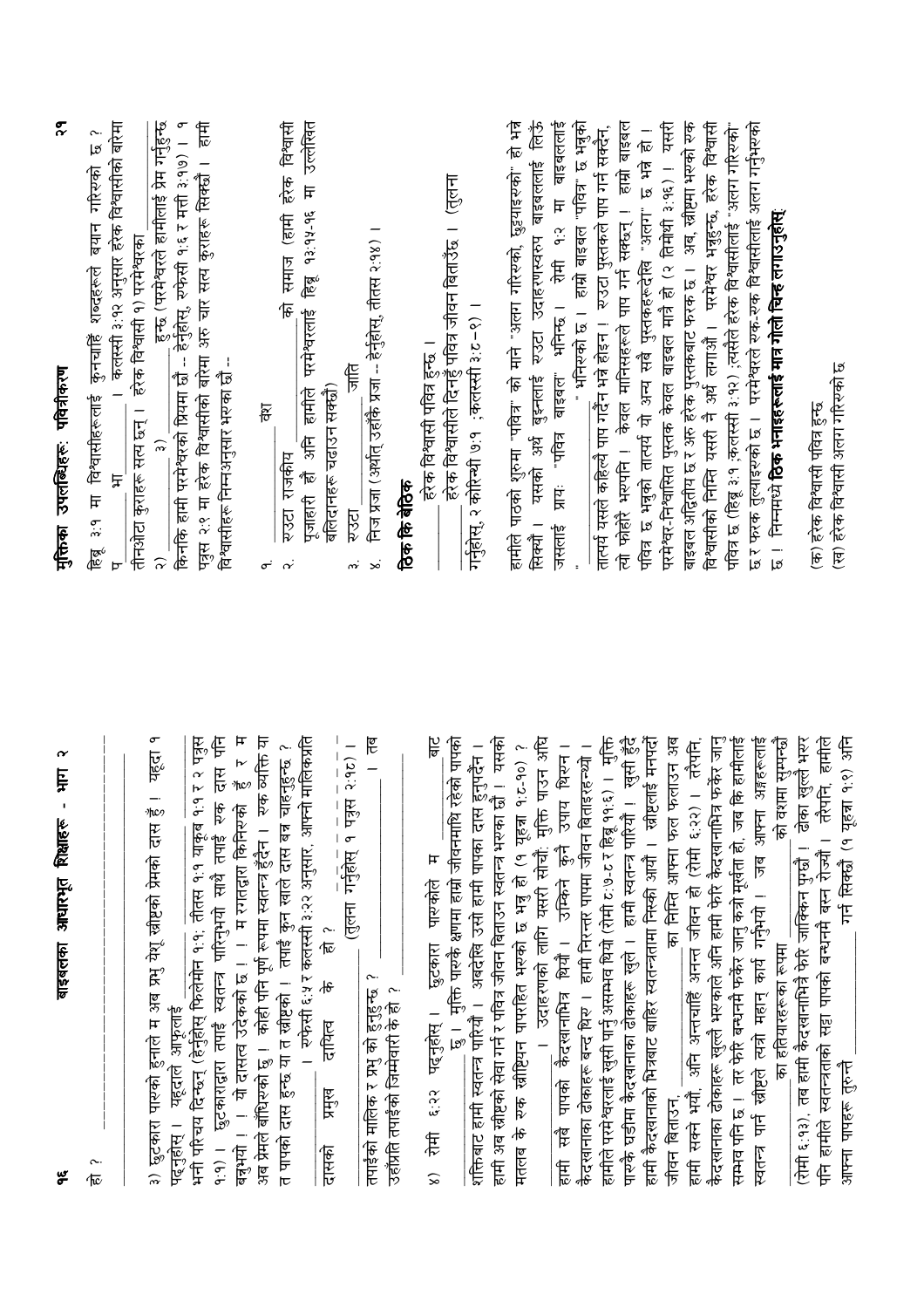| స్<br>मुक्तिका उपलब्धिहरू: पवित्रीकरण                                                            | $\frac{1}{2}$<br>छुटकारा पूरा हुनेछ. तब हामी साँच्ची नै पापरहित हुनेखौ र हामीलाई पाप गर्नु<br>असम्भव हुनेछ । त्यो अन्तिम र पूर्ण छुटकाराको बारेमा बताउने केही पदहरू यी<br>परिपक्व<br>दिन प्रभु येशू फेरि आउनुहुनेछ अनि हामीले सिद्ध छुटकारा पाउनेछौ । तब<br>बाहिर हुनेछौ र हामी त्यस भित्र पस्न असम्भव हुनेछ । हामीलाई पापको<br><b>शक्तिदेखि मात्र नभई पापको उपस्थितिदेखि समेत स्वतन्त्र पारिनेछ । जब हाम्रो</b><br>हामी कैदखानाको<br>विश्वासी लो हो जाफ्नो जीवन प्रायः कैदखानाको बाहिरै बिताउँछ ।<br>हामी कैदखानाको भित्रबाट फेरि बाहिर स्वतन्त्रतामा निस्कन सक्छौ ।<br>कैदखानाका ढोकाहरू कहिल्यै नखुल्ने गरी बन्द गरिनेछन् ।<br>हुन्: लूका २१:२८: स्फेसी १:१४ र ४:३०; रोमी ८:२३ । | चार्ल्स वेस्ली (सन् १७०७-१७०८८) द्वारा लिखित यस भजनले खीष्टमा भरूको<br>आत्मा मेरो सधै कैदी थियो<br>छुटकाराको राम्रो चित्रण दिन्छः | साङ्लो रिब्न्यो छुटकारा पायो यस प्राणले ।<br>र म उठे अघि बढे तिम्रो परिब् लागे ।<br>पापको दहा साङ्लो र अँध्यारोमा:<br>जीवन दिने तिम्रो आवाजले<br>म ब्यूँदै तुरून्त उज्यालोमाः | ४) पवित्रीकरण: मुक्ति पारुकै घडी म पवित्र बनाइरुँ<br>तपाई परमेश्वर क्रूसमा मर्नुभौ । "<br>उदेकको प्रेम । कसरी हो | अब हामी बाइबलीय पवित्रीकरण (अलगपनता) को शिक्षा बुझ्नलाई ६ औटा<br>तथ्यहरूलाई अध्ययन गर्नेछों:                                                                            | तथ्य १ -- पवित्रीकरण (अलगपनता) भन्ने कुरा परमेश्वरकै स्वभावमा<br>आधारित छ                              | यशैया ६:३ मा सराफहरूले परमेश्वर कस्तो हुनुहुन्छ भनी बयान गर्न रुउटा शब्द<br>?। प्रकाश ४:८ मा पनि<br>?। "पवित्र" को अर्थ हो," अगल गरिस्को,<br>तीन पटक प्रयोग गरे । त्यो शब्द कुन हो<br>यस्तै बयान पाइन्छ                                                        |
|--------------------------------------------------------------------------------------------------|-------------------------------------------------------------------------------------------------------------------------------------------------------------------------------------------------------------------------------------------------------------------------------------------------------------------------------------------------------------------------------------------------------------------------------------------------------------------------------------------------------------------------------------------------------------------------------------------------------------------------------------------------------------------------------------|-----------------------------------------------------------------------------------------------------------------------------------|-------------------------------------------------------------------------------------------------------------------------------------------------------------------------------|------------------------------------------------------------------------------------------------------------------|-------------------------------------------------------------------------------------------------------------------------------------------------------------------------|--------------------------------------------------------------------------------------------------------|----------------------------------------------------------------------------------------------------------------------------------------------------------------------------------------------------------------------------------------------------------------|
| $\boldsymbol{\alpha}$<br>ist<br>i<br>बाइबलका आधारभूत शिक्षाहरू<br>$\overset{\circ}{\bm{\gamma}}$ | पारिरुका थिरु, धर्मी<br>े अंगल<br>ठहरिरुका (धर्मी भनी घोषणा गरिरुका) थिरु ।  त्यसैले, उनीहरूको व्यावहारिक<br>१ कोरिन्थी ६:११ अनुसार कोरिन्थका यी विश्वासीहरू पहिले घिनलाग्दा पापीहरू थिरु<br>तर परमेश्वरले<br>(अलग गरिसका, छुट्टयाइसका)<br>विश्वासीहरूले<br>पनि पारुका थिरु ।<br>अरु त्यहाँ यो पनि बताइरुको छ, तिनीहरू<br>देख्नुभरुअनुसार<br>$\overline{5}$<br><u>किं</u><br><u>। " १ कोरिच्यी १:३० मा हामी पद्छौ, स्त्रीष्ट</u> येशू<br>$\widehat{q}$ : $\widehat{q}$<br>(पद ९-११) तर अब उनीहरू धोइरुका थिरु,<br>जीवनलाई हेर्दा कोरिन्थका यी विश्वासीहरू<br>कोरिन्धी<br>बुद्धि धार्मिकता र छुटकारा मात्र नभरूर<br>लीष्टमा (१<br>बोलाइसका थिरु !<br>उनीहरूलाई<br>斥                  | <b>RAS</b><br>$\boldsymbol{\hat{\epsilon}}$<br>थिरु ।<br>医皮质 医心中 医心中的 电信<br>$\frac{1}{2}$                                         | 香港<br><b>Saleh</b><br>lala 19<br><b>FRIDAY</b><br>  <b>हुन्</b> ट्याङ्ग्को<br><b>Terem</b><br>$rac{1}{2}$                                                                     | 三位的 医心中的 化合物医心理 医心理的<br>प्रभारत्व्यो ३१९४<br>有情节                                                                 | कोरिन्थ शहरका सबै विश्वासीहरू परमेश्वरतर्फ अलग भई पवित्र जीवन<br>कोरिन्थ शहरका सबै विश्वासीहरू पवित्र जन थिरु ।<br>ठिक कि बेठिक छुट्टगाउनुहोस्<br><b>बिताउँदै थिए ।</b> | रुफेसी १.१ फिलिप्पी १.१ मा रुफेसी र फिलिप्पीमा भरुका विश्वासीहरूलाई<br>यदि पावलले तपाईको<br>भनिरुको छ। | (पवित्र<br>अलग गरिरुकाहरू) लाईः हाम्रा पिता परमेश्वर र प्रभु येशू खीष्टबाट<br>हुनेथों:<br>यसरी<br>सायद<br>$\frac{1}{\alpha}$<br>पत्रको<br>Ē<br>मस्का<br>भू<br>भू<br>$\overline{\overline{H}}$<br>लेखेका<br>$\overline{\mathbb{F}}$<br>मण्डलीलाई<br>व्यक्तिहरू, |